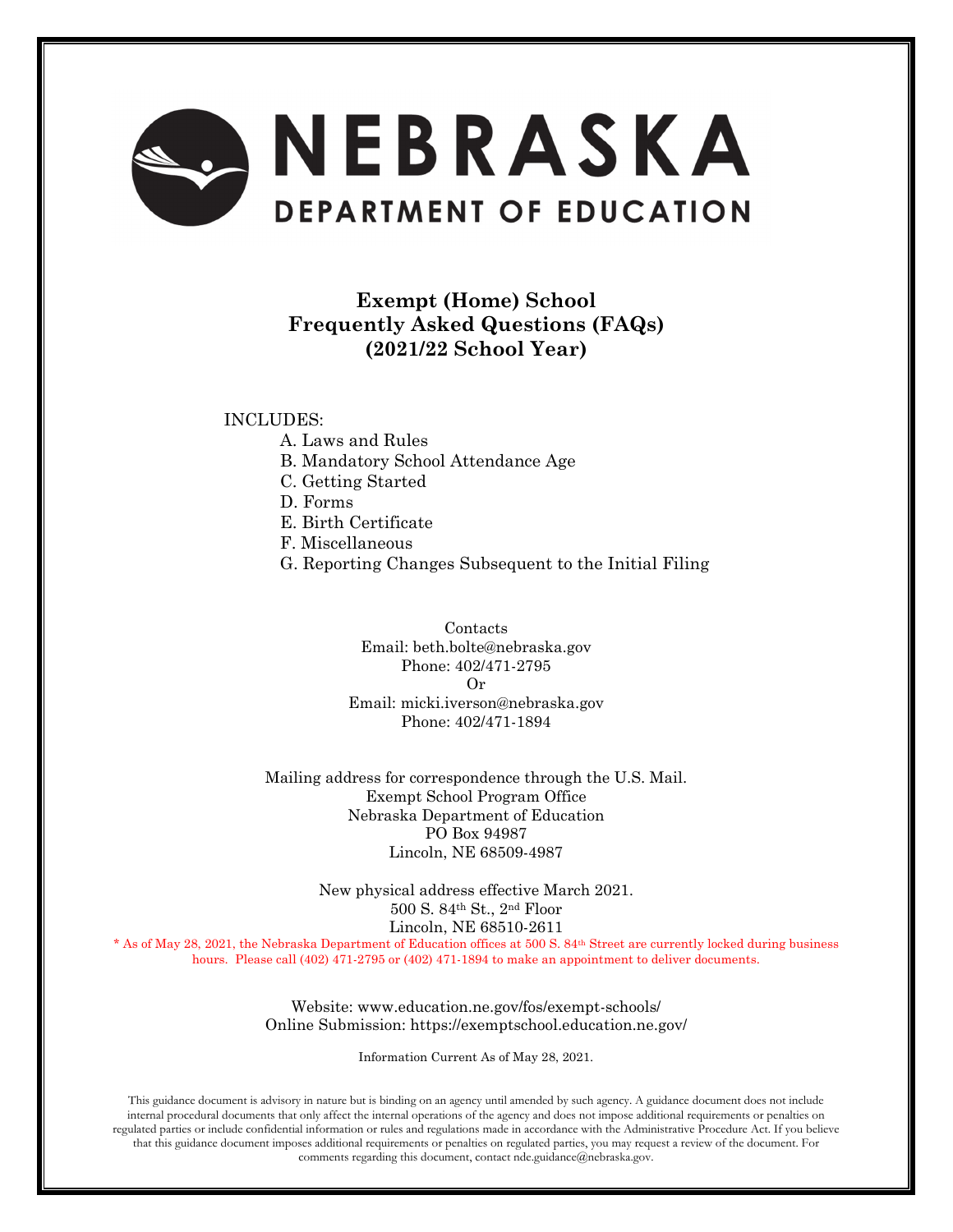# **EXEMPT (HOME) SCHOOL FREQUENTLY ASKED QUESTIONS (2021/22 School Year)**

# **Table of Contents**

|                  | A. Laws and Rules                                                                        | Page |  |  |  |  |
|------------------|------------------------------------------------------------------------------------------|------|--|--|--|--|
| A1.              |                                                                                          |      |  |  |  |  |
| A2.              |                                                                                          |      |  |  |  |  |
|                  | <b>B. Mandatory School Attendance Age</b>                                                |      |  |  |  |  |
| <b>B1.</b>       |                                                                                          |      |  |  |  |  |
| <b>B2.</b>       |                                                                                          |      |  |  |  |  |
| <b>B3.</b>       |                                                                                          |      |  |  |  |  |
| <b>B</b> 4.      |                                                                                          |      |  |  |  |  |
| <b>B5.</b>       |                                                                                          |      |  |  |  |  |
| <b>B6.</b>       | My child is currently 17 years old. Do I need to file for him/her? 4                     |      |  |  |  |  |
| <b>B7.</b>       |                                                                                          |      |  |  |  |  |
|                  | <b>C.</b> Getting Started                                                                |      |  |  |  |  |
| C1.              |                                                                                          |      |  |  |  |  |
| C <sub>2</sub> . |                                                                                          |      |  |  |  |  |
| C <sub>3</sub> . |                                                                                          |      |  |  |  |  |
| $C4$ .           | Where do I get textbooks, materials and resources and what does it cost?  5              |      |  |  |  |  |
| C <sub>5</sub> . |                                                                                          |      |  |  |  |  |
| C <sub>6</sub> . |                                                                                          |      |  |  |  |  |
| C7.              |                                                                                          |      |  |  |  |  |
| C8.              | My child will be enrolled in an online "accredited" private school/program.              |      |  |  |  |  |
|                  |                                                                                          |      |  |  |  |  |
| C9.              | What are the requirements for school year start date, times of school day, and           |      |  |  |  |  |
|                  |                                                                                          |      |  |  |  |  |
| D. Forms         |                                                                                          |      |  |  |  |  |
| D1.              |                                                                                          |      |  |  |  |  |
| D2.              |                                                                                          |      |  |  |  |  |
| D <sub>3</sub> . |                                                                                          |      |  |  |  |  |
| D4.              |                                                                                          |      |  |  |  |  |
| D <sub>5</sub> . |                                                                                          |      |  |  |  |  |
| D <sub>6</sub> . |                                                                                          |      |  |  |  |  |
| D7.              |                                                                                          |      |  |  |  |  |
| D8.              | What happens if I choose to home school and do not file for exempt status                |      |  |  |  |  |
|                  |                                                                                          |      |  |  |  |  |
| D9.              | Who completes the Statement of Election and Assurances (Form A)? 10                      |      |  |  |  |  |
|                  | D10. What happens if the parents have joint legal custody, but the child (ren) lives     |      |  |  |  |  |
|                  |                                                                                          |      |  |  |  |  |
|                  |                                                                                          |      |  |  |  |  |
|                  | D12. Who is (or who should I put down as) the Designated Parent Representative? 11       |      |  |  |  |  |
|                  |                                                                                          |      |  |  |  |  |
|                  |                                                                                          |      |  |  |  |  |
|                  | D15. What requirements or qualifications must the instructional monitor(s) have to teach |      |  |  |  |  |
|                  |                                                                                          |      |  |  |  |  |
|                  |                                                                                          |      |  |  |  |  |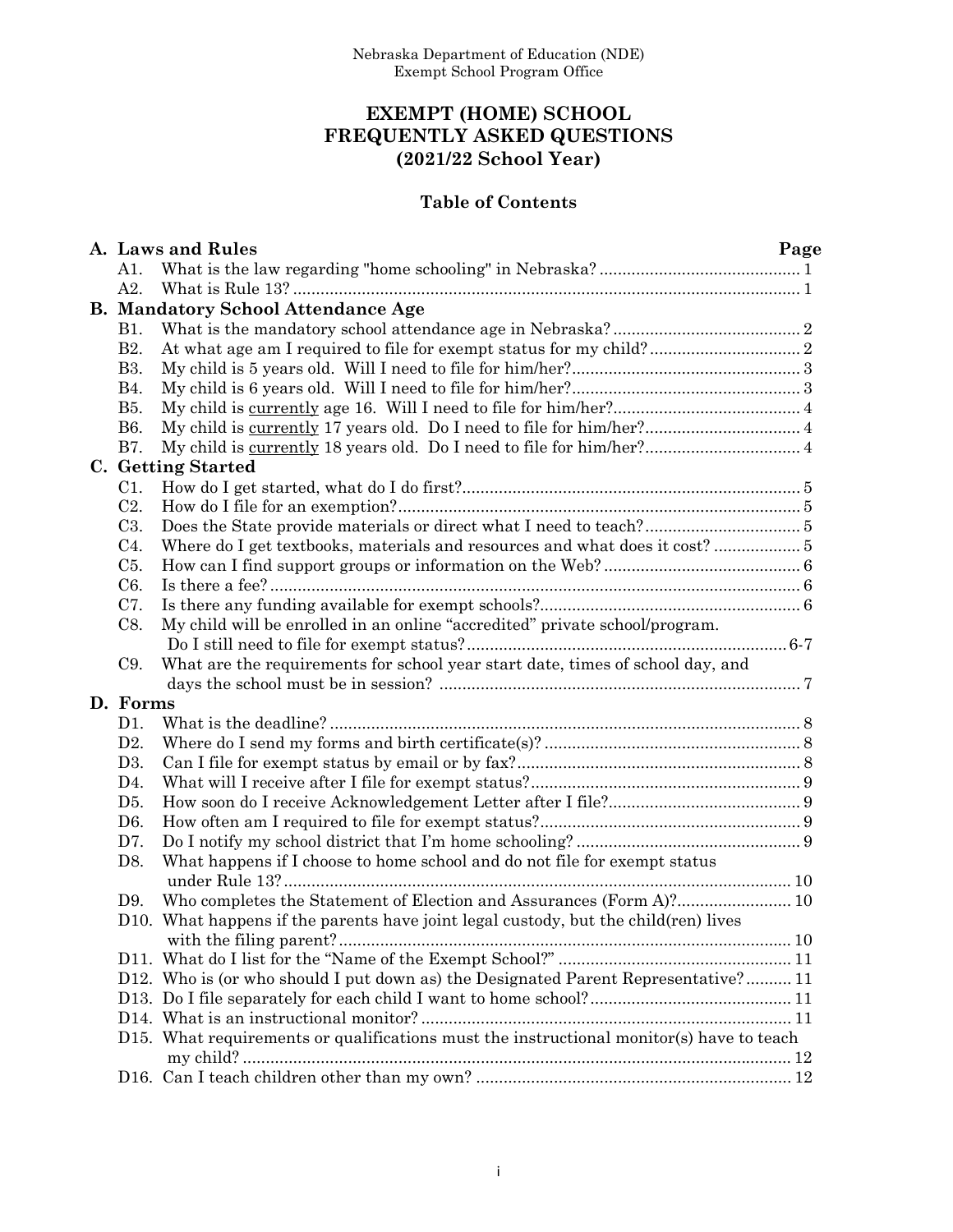### **Table of Contents**

|  |                  | D. Forms [continued]                                                                     | Page |
|--|------------------|------------------------------------------------------------------------------------------|------|
|  |                  |                                                                                          |      |
|  |                  |                                                                                          |      |
|  |                  |                                                                                          |      |
|  |                  |                                                                                          |      |
|  |                  |                                                                                          |      |
|  |                  |                                                                                          |      |
|  |                  | D23. Do I need to provide a copy of the immunization records to NDE? 14                  |      |
|  |                  |                                                                                          |      |
|  |                  | D25. I want to add a child to the exempt school roster, but have already filed and       |      |
|  |                  | received the Acknowledgement Letter; what do I need to submit? 14                        |      |
|  |                  | D26. I want to withdraw my child from a Nebraska approved or accredited school to        |      |
|  |                  | home school in the middle of the school year. Can a mid-year filing be done? 15          |      |
|  |                  |                                                                                          |      |
|  |                  | D28. Do I have to wait until I receive the Acknowledgement Letter before                 |      |
|  |                  |                                                                                          |      |
|  |                  | D29. For a mid-school year filing, when can I withdraw my child? 15                      |      |
|  |                  | D30. I am allowing my child to discontinue attending the exempt school once he/she       |      |
|  |                  |                                                                                          |      |
|  |                  | D31. My child is not yet age 18, but has completed the program of instruction offered    |      |
|  |                  | by the exempt school (or has graduated). Do I need to notify NDE? 16                     |      |
|  |                  | E. Birth Certificate                                                                     |      |
|  | E1.              |                                                                                          |      |
|  | E <sub>2</sub> . |                                                                                          |      |
|  | E3.              |                                                                                          |      |
|  |                  |                                                                                          |      |
|  | E4.              |                                                                                          |      |
|  | E5.              |                                                                                          |      |
|  | E6.              |                                                                                          |      |
|  |                  | F. Miscellaneous                                                                         |      |
|  | F1.              |                                                                                          |      |
|  | F2.              | Can I home school one of my children and send the other(s) to an approved or             |      |
|  |                  |                                                                                          |      |
|  | F3.              | Can a foster child or other ward of the state attend an exempt school? 19                |      |
|  | F4.              | Do public school districts provide standardized testing for exempt school students? . 20 |      |
|  | F5.              | I am going to home school for a while, and then plan on re-entering my child             |      |
|  |                  | back into an approved or accredited public or private school.                            |      |
|  |                  |                                                                                          |      |
|  | F6.              | Can my child take some courses at the local public or private school while               |      |
|  |                  |                                                                                          |      |
|  | F7.              | I am home schooling my child who is interested in playing high school sports.            |      |
|  |                  |                                                                                          |      |
|  | F8.              | Can an exempt school student participate in local public or private school activities    |      |
|  |                  |                                                                                          |      |
|  | F9.              | I have a child receiving services through an individualized education plan (IEP)         |      |
|  |                  | and I am considering homeschooling my child. Where can I get more information? 21        |      |
|  |                  | F10. I am home schooling my child who has special needs, where can I receive more        |      |
|  |                  | information about how to access services for a student with special needs? 21            |      |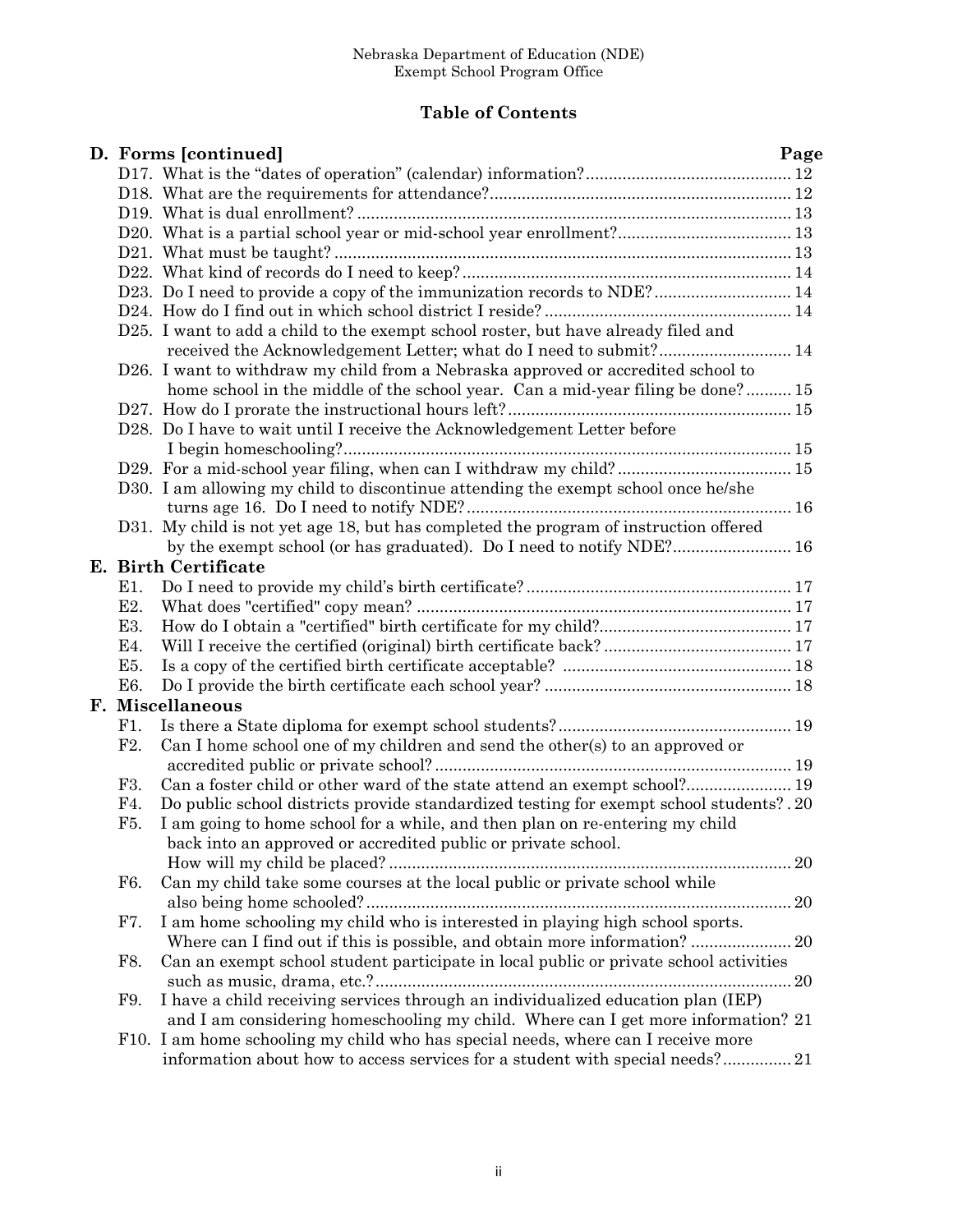# **G. Reporting Changes Subsequent to the Initial Filing**

| G1. What do I do when I receive the Acknowledgement Letter (or filed and waiting for |  |
|--------------------------------------------------------------------------------------|--|
| the Acknowledgement Letter), but then change my mind and enroll my child into an     |  |
|                                                                                      |  |
|                                                                                      |  |
|                                                                                      |  |
|                                                                                      |  |
|                                                                                      |  |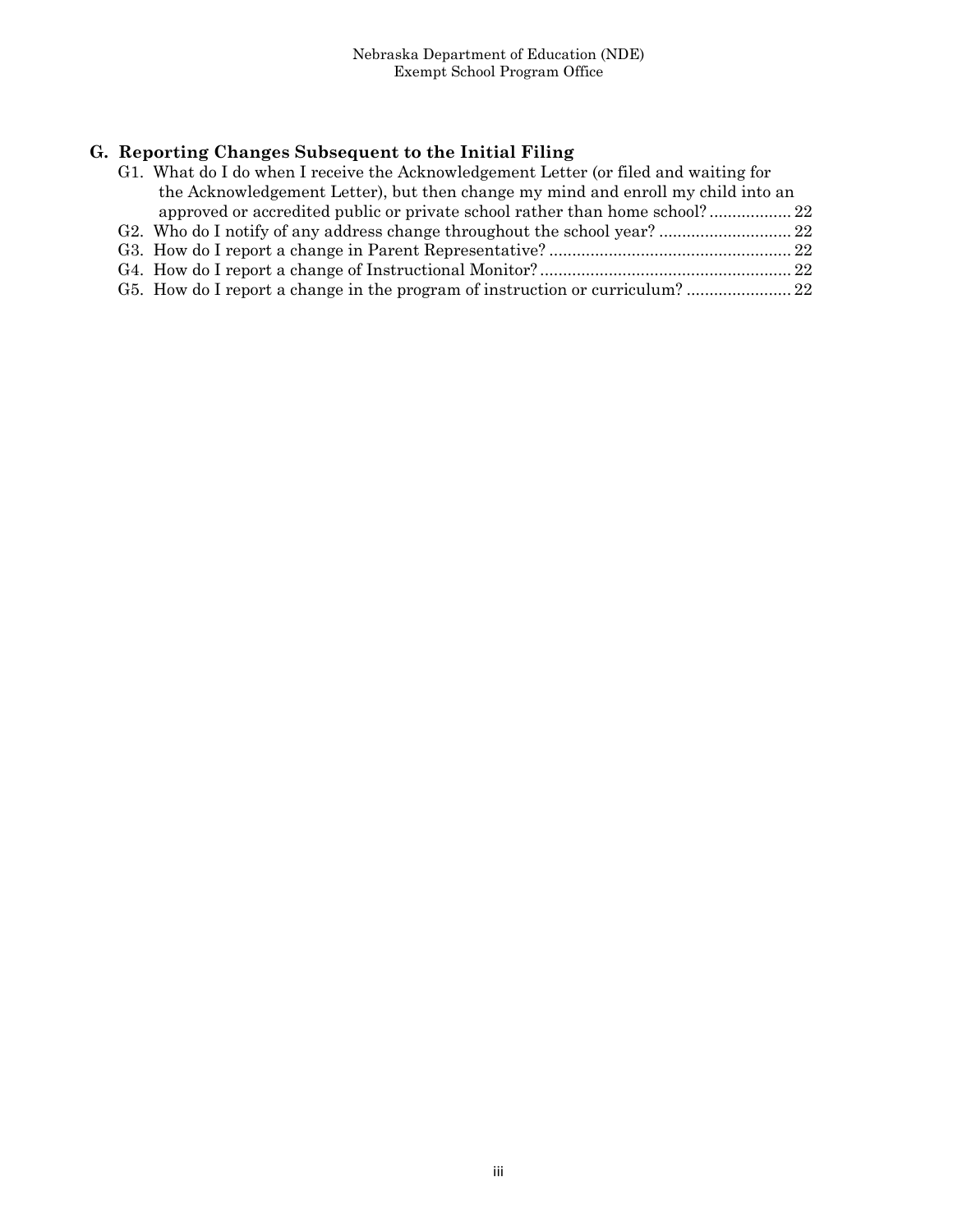### **EXEMPT (HOME) SCHOOL FREQUENTLY ASKED QUESTIONS (FAQs) (2021/22 School Year)**

### **Current as of May 28, 2021**

### **A. LAWS AND RULES**

### **A1. What is the law regarding "home schooling" in Nebraska?**

Parents/Legal Guardians may educate their child at home by electing not to meet State approval or accreditation requirements (Section 79-1601 R.R.S.). In Nebraska, "home schools" are referred to as exempt schools and are considered non-approved and non-accredited private schools. Exempt schools can also be outside the child's home and have students from more than one family.

By filing for and receiving exempt status, parents are electing not to have their child attend a school that meets State approval or accreditation requirements while also complying with the mandatory school attendance law (Section 79-201 R.R.S.).

### **A2. What is Rule 13?**

Rule 13 is the state regulation governing the procedures and standards for filing for an exemption from State approval and accreditation requirements. The rule can be accessed from the Exempt School Program website at *www.education.ne.gov/fos/exempt-schools/.*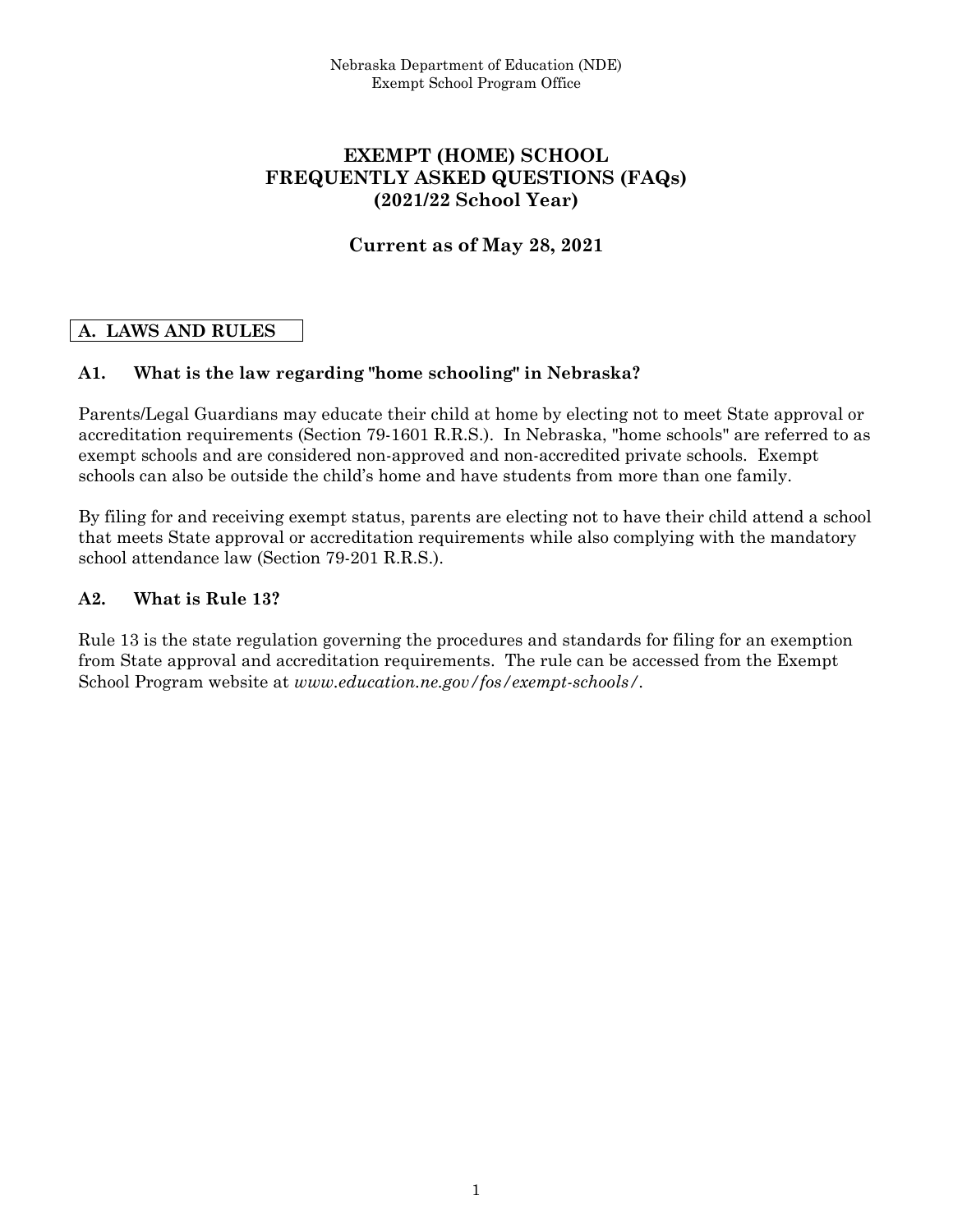# **B. MANDATORY SCHOOL ATTENDANCE AGE**

### **B1. What is the mandatory school attendance age in Nebraska?**

The mandatory school attendance law (Section 79-201 R.R.S.) states that a child is of mandatory attendance age if the child will reach 6 years of age prior to January 1 of the then-current school year has not reached 18 years of age (refer to Rule 13, Section 002.04).

For the 2021/22 school year:

- If the student was born in the calendar year 2016 or later, he/she is **below** the required age to file for exempt status.
- If the student was born prior to September 1, 2003, he/she is **over** the required age to file for exempt status.

#### **B2. At what age am I required to file for exempt status for my child?**

Parents or guardians are required to file for exempt status with the NDE for a child who is age 7 up to age 18. **However, if the child will turn 6 before January 1, 2022 (born in the year 2015), in order to avoid violating the mandatory attendance (truancy) law if your child is not enrolled in an approved or accredited school, the parents or guardians must either:** 

 Sign an affidavit stating they intend for the child to participate in an Exempt School and intend to file for exempt status with the Commissioner of Education on or before the child's 7th birthday (a.k.a. delaying entry until age 7). This affidavit is to be filed by the parent or guardian with the school district in which the child resides (resident public school district). *Contact the resident public school district to request the affidavit form (NDE does not provide or collect this affidavit form).*

**-OR-**

File for exempt status with NDE for the 2021/22 school year regarding that child. If parents choose this option, they must comply fully with the requirements as outlined in Rule 13, and begin educating the child(ren) accordingly.

Note: Even if the student is old enough to enroll in school (school-age), an exemption election is required only if the student is of mandatory school attendance age.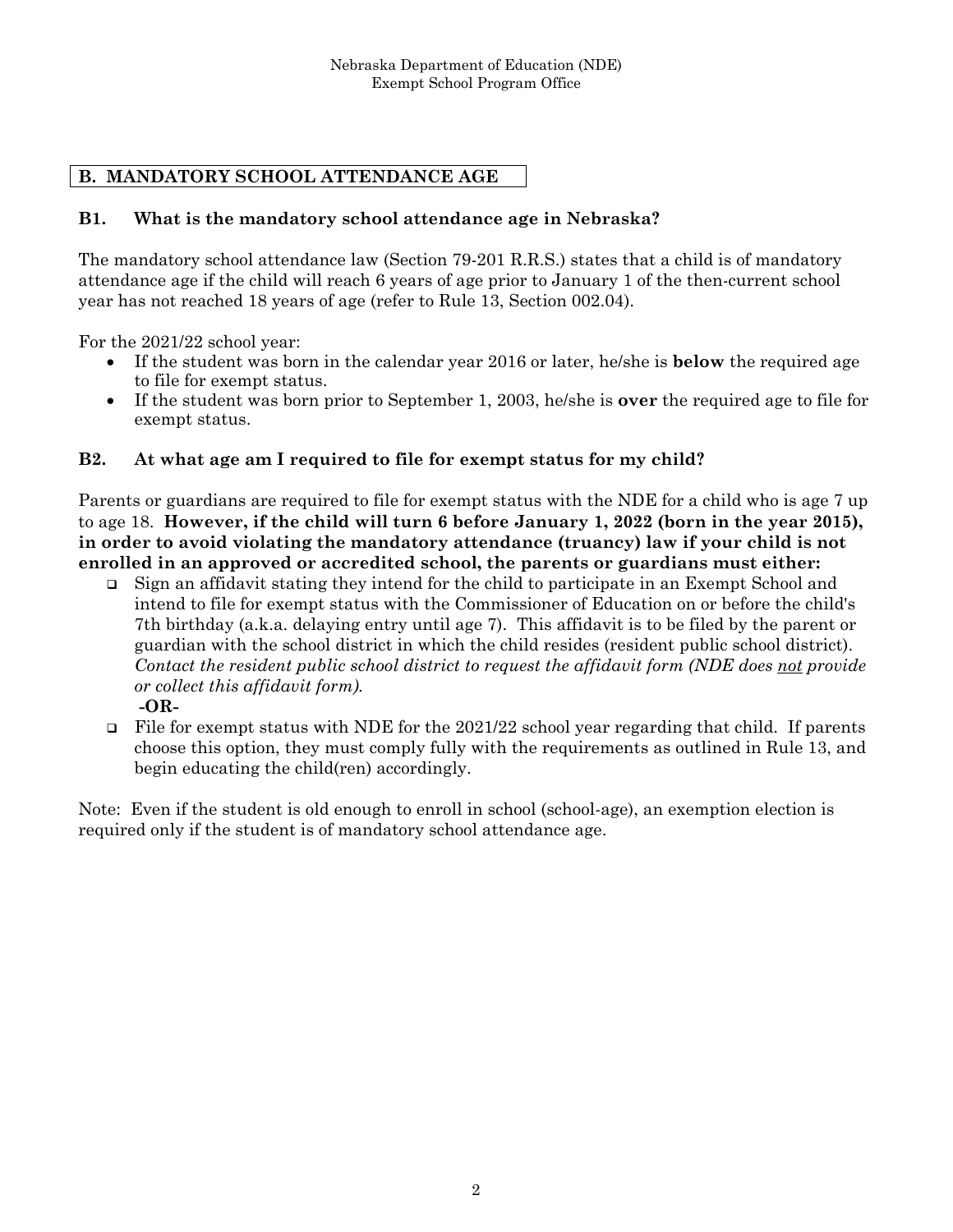### **B3. My child is 5 years old. Will I need to file for him/her?**

The answer to this question is dependent on the child's date of birth (refer to Rule 13, Section 001.03). **If the child will turn 6 before January 1, 2022 (born in the year 2015), in order to avoid violating the mandatory attendance (truancy) law if your child is not enrolled in an approved or accredited school, the parents or guardians must either:** 

- Sign an affidavit stating they intend for the child to participate in an Exempt School and intend to file for exempt status with the Commissioner of Education on or before the child's 7th birthday (a.k.a. delaying entry until age 7). This affidavit is to be filed by the parent or guardian with the school district in which the child resides (resident public school district). *Contact the resident public school district to request the affidavit form (NDE does not provide or collect this affidavit form).* **-OR-**
- File for exempt status with NDE for the 2021/22 school year regarding that child. If parents choose this option, they must comply fully with the requirements as outlined in Rule 13 and begin educating the child(ren) accordingly.

Note: Even if the student is old enough to enroll in school (school-age), an exemption election is required only if the student is of mandatory school attendance age.

### **B4. My child is 6 years old. Will I need to file for him/her?**

It will depend on whether you are 'homeschooling' the child for the 2021/22 school year or delaying entry until the child turns age 7 (refer to Rule 13, Section 001.03).

If the child is age 6 now or will turn age 6 before January 1, 2022, but has not reached 7 years of age, the parents or guardians must either:

- Sign an affidavit stating they intend for the child to participate in an Exempt School and intend to file for exempt status with the Commissioner of Education on or before the child's 7th birthday (a.k.a. delaying entry until age 7). This affidavit is to be filed by the parent or guardian with the school district in which the child resides (resident public school district). *Contact the resident public school district to request the affidavit form (NDE does not provide or collect this affidavit form).*
	- **-OR-**
- File for exempt status with NDE for the 2021/22 school year regarding that child. If parents choose this option, they must comply fully with the requirements as outlined in Rule 13 and begin educating the child(ren) accordingly.

In the case of a child who is age 6 and will turn age 7 anytime during the 2021/22 school year, and the parents or guardians opted to delay entry until age 7, the parents or guardians must file for exempt status with NDE prior to the child's 7th birthday. They may, however, file for exemption prior to the beginning of the 2021/22 school year [note - we recommend filing by July 15].

*Exception: If the parents or guardians had filed for this child for the 2020/21 school year, they must renew the exemption by no later than July 15, 2021.*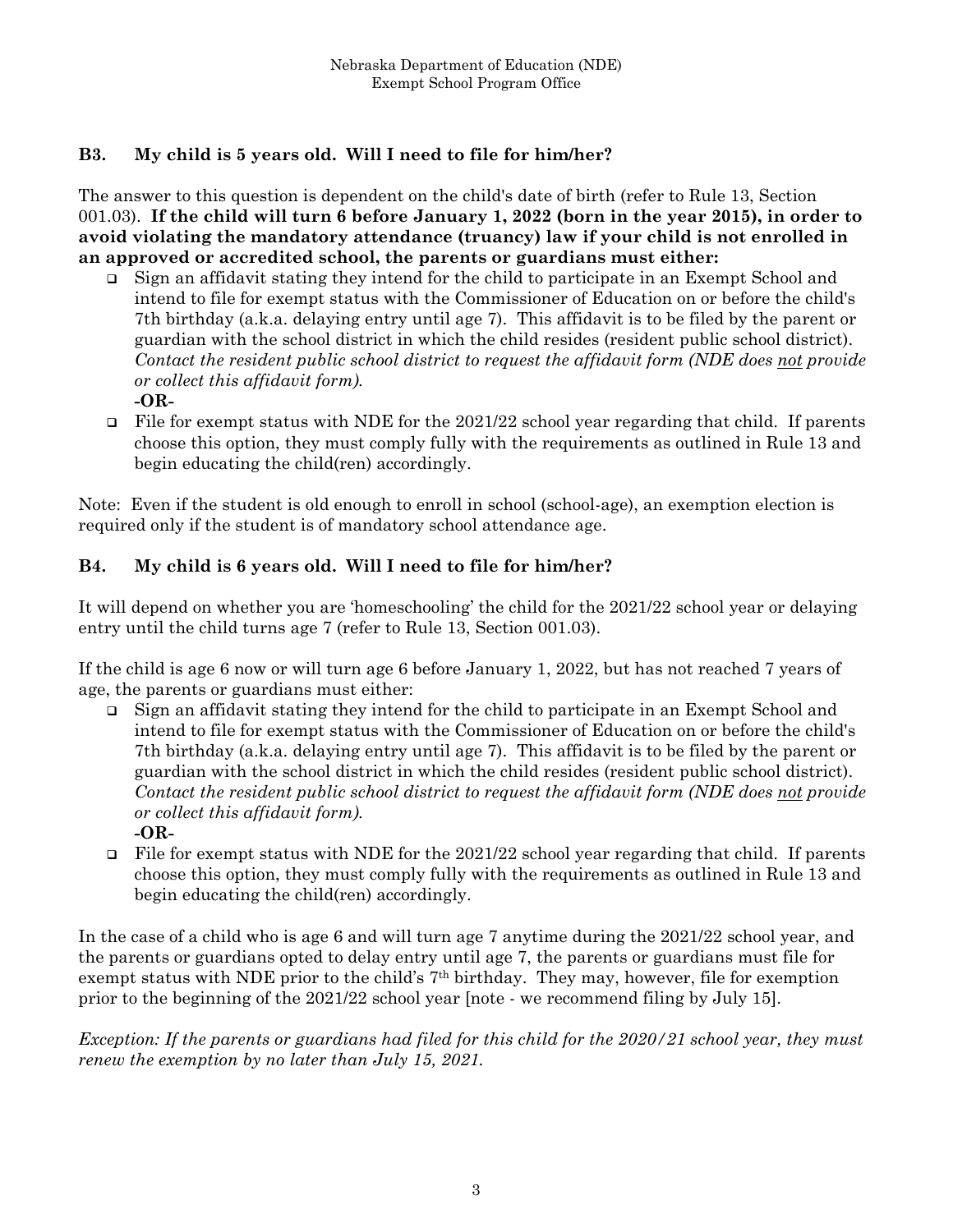## **B5. My child is currently age 16. Will I need to file for him/her?**

Yes. School attendance is required up to age 18, therefore, the parents or guardians will need to file for exempt status annually until he/she turns age 18. Otherwise, refer to Section 010 of Rule 13 for further information about the withdrawal of a child from the exempt school in either of the following two scenarios: (1) if the child has reached age 16 and has not reached age 18, or (2) has not reached age 18 and has completed the program of instruction offered by the exempt (home) school.

### **B6. My child is currently 17 years old. Do I need to file for him/her?**

See answer to Question B5.

For the 2021/22 school year:

 If the student was born prior to September 1, 2003, he/she is **over** the required age to file for exempt status.

### **B7. My child is currently 18 years old. Do I need to file for him/her?**

No, mandatory school law requires attendance up to age 18.

For the 2021/22 school year:

 If the student was born prior to September 1, 2003, he/she is **over** the required age to file for exempt status.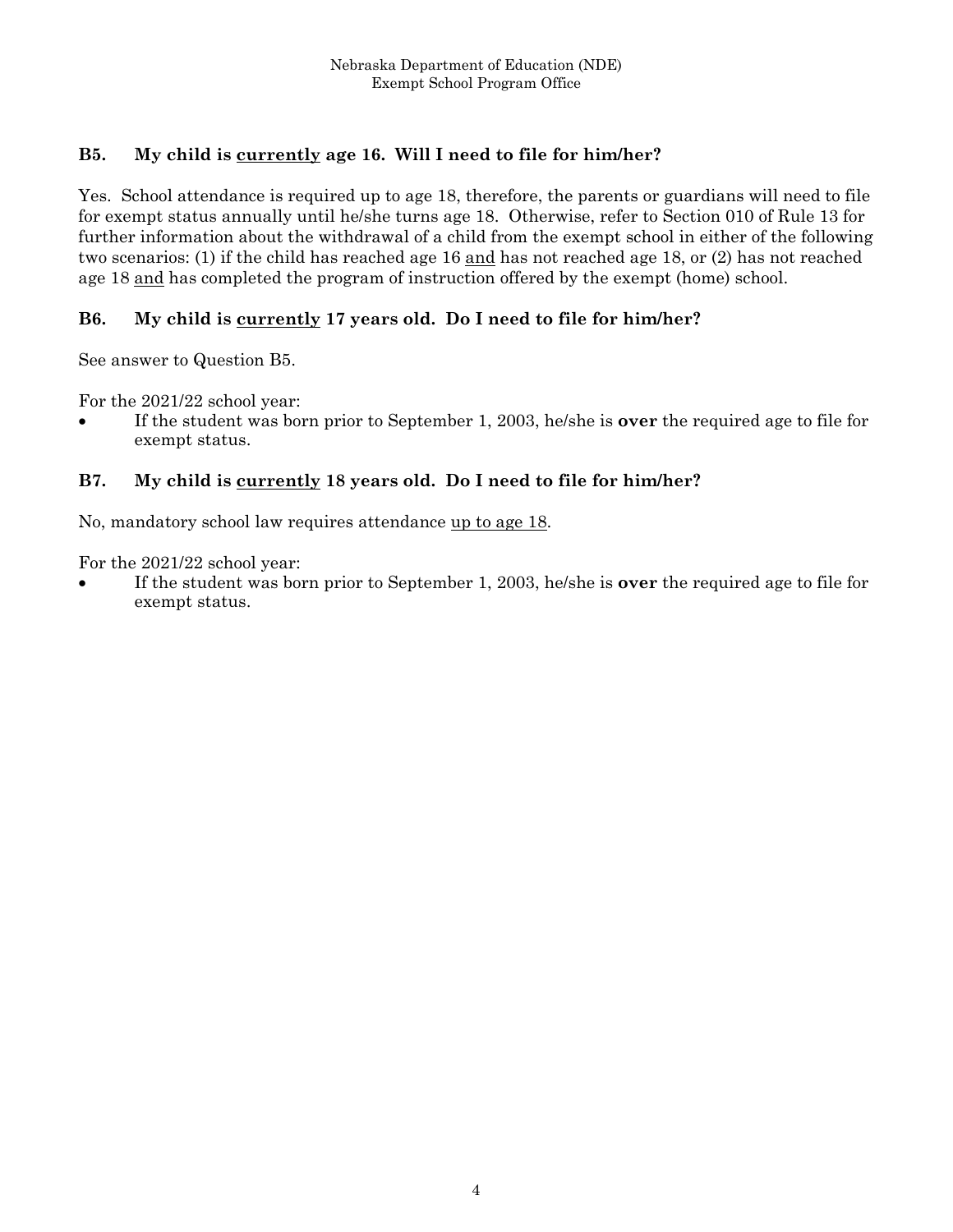### **C. GETTING STARTED**

### **C1. How do I get started, what do I do first?**

Parents/Legal Guardians must file for exempt status (under Rule 13) with the Department of Education (NDE). By filing for exempt status, a parent is electing to have their child attend a school that does not meet the requirements for approval and accreditation in the state but remain in compliance with the mandatory school attendance law. The parent is also promising to comply with the state requirements for exempt schools, and that the information provided is true and accurate.

### **C2. How do I file for an exemption?**

The preferred and quickest method of filing is to submit online through the **Nebraska Exempt School Program** at *https://exemptschool.education.ne.gov*. Instructions for submitting online are included on this website as well.

If you cannot submit online, the forms and related information can be printed from the Exempt School Program website at *www.education.ne.gov/fos/exempt-schools/*, under the "Forms for the 2021/22 School Year" banner: or by contacting the Exempt School Program Office to request a packet be mailed.

#### **C3. Does the State provide materials or direct what I need to teach?**

No. You as the parent or legal guardian are responsible for finding a curriculum that fits the needs of your exempt school student. Curriculum materials, books, and outlines are not available from the Nebraska Department of Education. Your program of instruction must lead to the basic skills in language arts, mathematics, science, social studies and health (refer to Rule 13, Section 004.03).

#### **C4. Where do I get textbooks, materials and resources and what does it cost?**

For information about organizations which may help parents obtain curriculum information and provide support for exempt school families, visit the Exempt School Program website, under the "Resources" link, at *www.education.ne.gov/fos/exempt-schools/resources/.* These are private organizations and are not affiliated with NDE.

Curriculum costs will vary depending on your choice to purchase an entire program from a private company or create your own curriculum. NDE does not endorse or recommend particular curriculums or programs for exempt schools. The parent (school operator) assumes all costs.

While curriculum materials, books, guidelines or technical assistance are not available from the Nebraska Department of Education, exempt schools are welcome to visit the Nebraska Open Educational Resources website; Nebraska's statewide platform for open educational resources where educators collaborate to discover, create and share openly licensed content. To learn more, or to access the Hub, visit *https://www.oercommons.org/hubs/nebraska*.

Approved or accredited schools are under no obligation to provide assistance to exempt schools. If they choose to do so, it is entirely up to the local school board or governing body. Exempt schools are not eligible to participate in the Rule 4, Textbook Loan Program.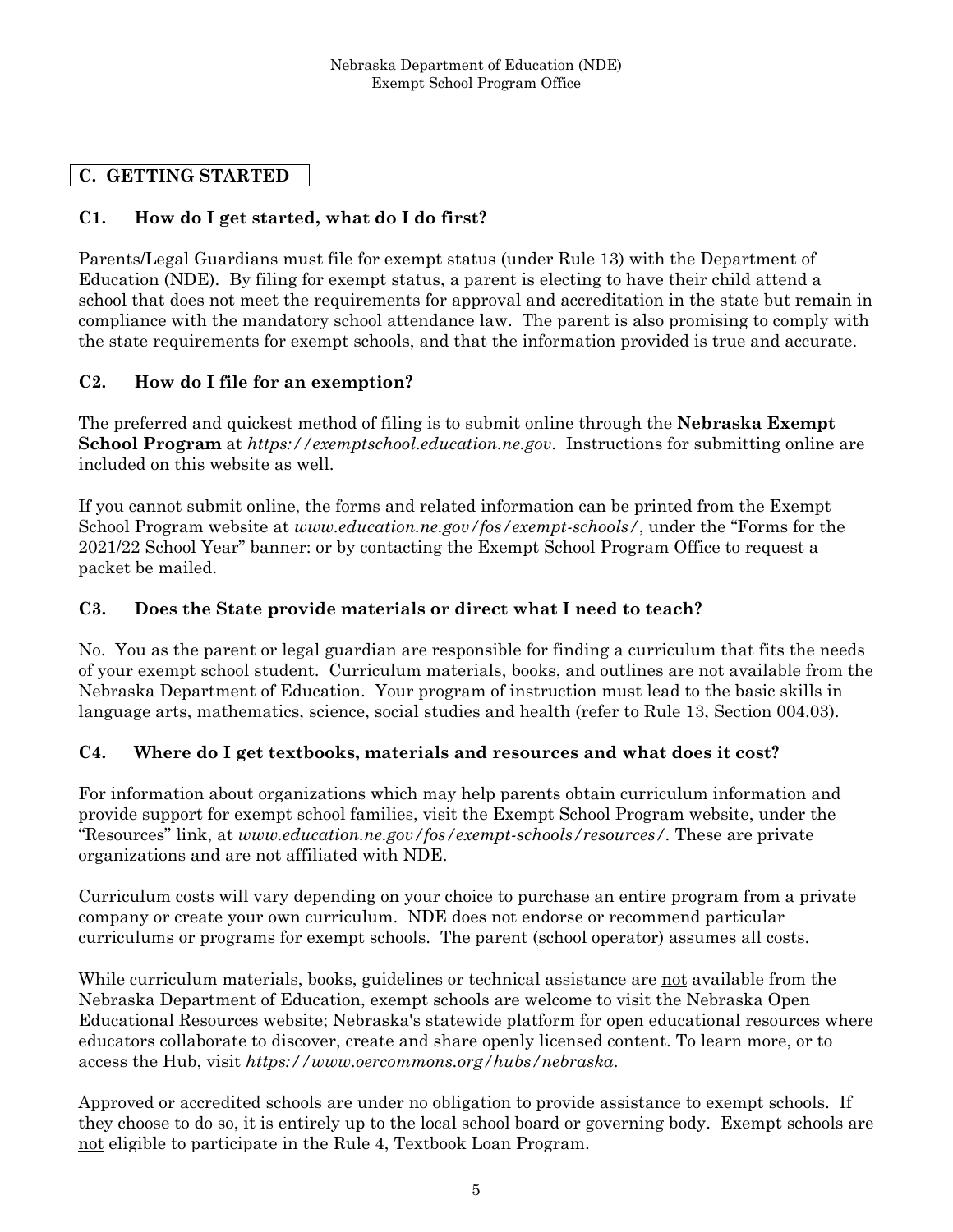### **C5. How can I find support groups or information on the Web?**

The organizations listed on the "Resources" page of the Exempt School Program website have information for the newcomer and those with past experience. These Nebraska organizations may be able to provide you with contacts for support groups in your area. For information on the web, try searching for "home school curriculum," "schooling at home," and/or "online curriculum." There are countless resources out there for parents to research to determine what best fits their child's needs.

### **C6. Is there a fee?**

There is no fee to file for the exemption with NDE. The parent assumes all curriculum and associated operational costs.

### **C7. Is there any funding available for exempt schools?**

There is no funding available through NDE.

### **C8. My child will be enrolled in an online "accredited" private school/program. Do I still need to file for exempt status?**

Yes, if the student is of mandatory school attendance age. While these out-of-state, online programs may be accredited in their state of origin or by a private accrediting entity, they are not approved or accredited by NDE and therefore, parents are required to file for exempt status in accordance with law and Rule 13. This includes (but is not limited to) Time for Learning, Acellus, Abeka, Penn Foster, American School, James Madison (Ashworth) High School, and Keystone High School. (These are simply examples of programs, NDE cannot endorse or recommend any curriculum.)

 The *only two exceptions* are if your child is enrolled full-time with the University of Nebraska High School (UNHS) or the Omaha Virtual School (OVS) through Omaha Public Schools. These are Nebraska accredited schools and filing for exempt status for attendance at either of these schools does not apply.

Note the following in regard to utilizing an online school or program:

- 1. The filing parent(s) or guardian(s) must still comply with the requirements in state statute and NDE Rule 13 and see to it that the child is provided at least 1,032 hours of instruction (elementary grades) or 1,080 hours of instruction (secondary grades), as applicable, each school year.
- 2. The "Information Summary" containing all the requirements described in Rule 13, Sections 004 through 004.03, must still be filed by the Parent Representative and complied with even if the instruction, in whole or in part, is provided via such an online school.
- 3. Nebraska state laws and regulations concerning mandatory education age and discontinuing education still apply (see Questions B1, D30 & D31).
- 4. A "diploma" or other certificate of completion from an online school for a child of mandatory attendance age is not itself sufficient to simply cease schooling without complying with Rule 13, Section 010. See also Questions D30 and D31. A parent or guardian that does not comply with those requirements runs the risk of being found to have violated truancy laws.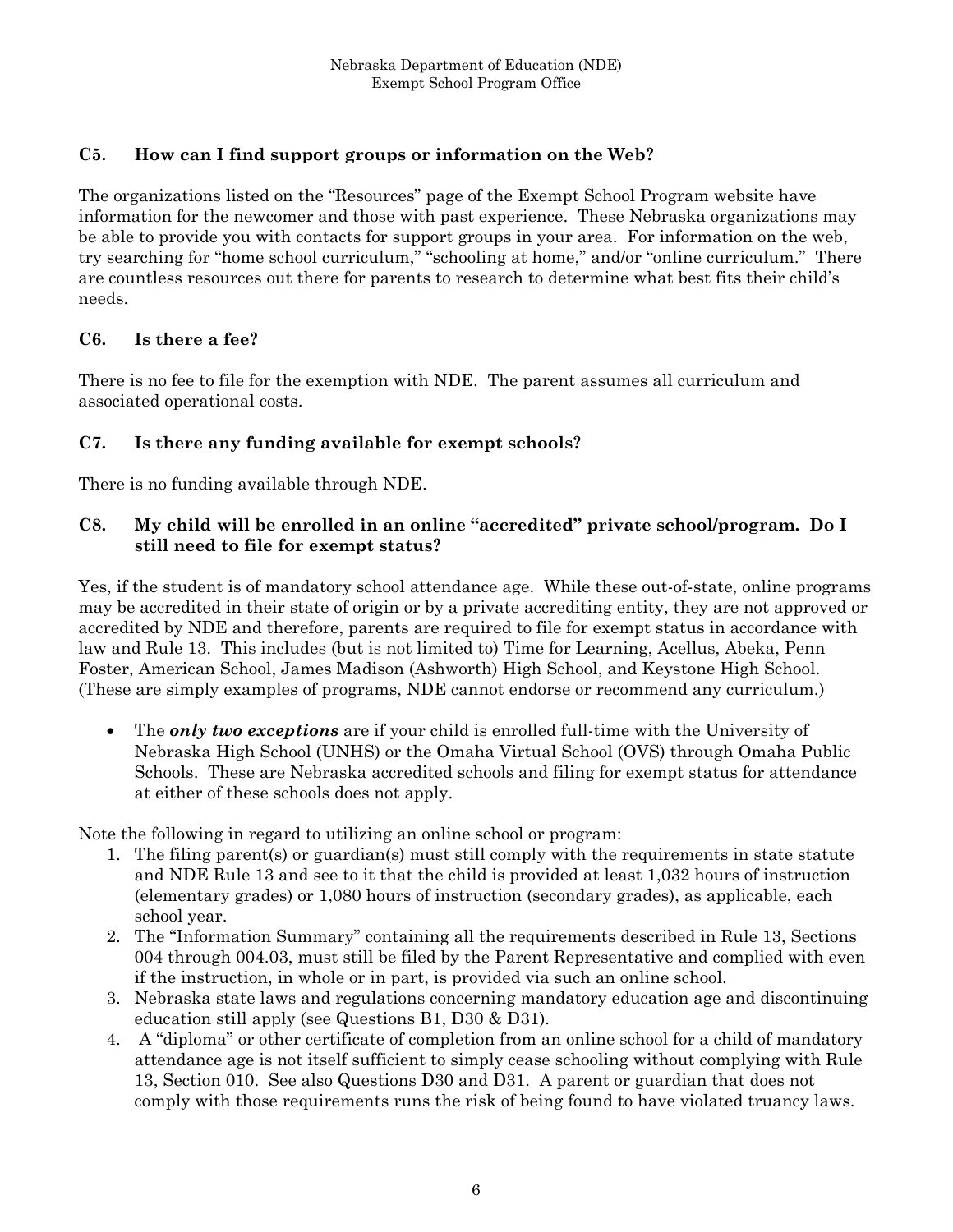- 5. A "diploma" or other certificate of completion from such an online school is not considered a diploma representing completion of high school from an approved or accredited Nebraska school.
- 6. The Nebraska Department of Education has no regulatory authority over or responsibility for the education or services provided by these online schools. However, we recommend you thoroughly research the curriculum and program before purchasing.

#### **C9. What are the requirements for school year start date, times of school day, and days the school must be in session?**

There are no legal or regulatory requirements other than that you must provide 1,032 hours of instruction (elementary grades) or 1,080 hours of instruction (secondary grades) for the school year. The particulars of your school "calendar" in providing those hours is up to you. See also Question D<sub>17</sub>.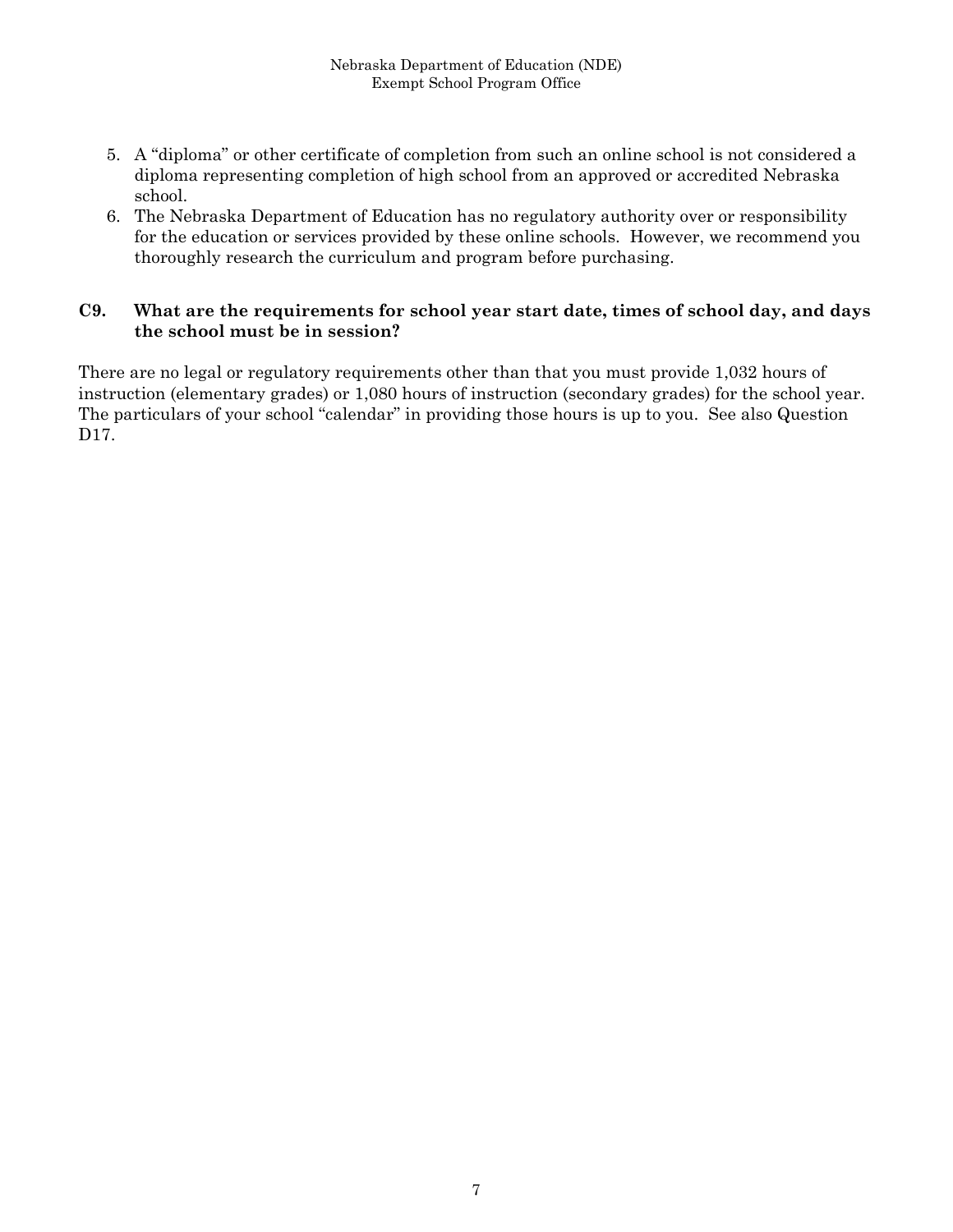### **D. FORMS**

### **D1. What is the deadline?**

The deadline is July 15 of each year the school will be in operation, whether using the online system or mailing or dropping off paper documents to NDE. We will begin processing forms for the 2021/22 school year in June. For purposes of the rule, the record-keeping year is July 1, 2021 through June 30, 2022 (refer to Rule 13, Section 002.07).

Refer to Rule 13, Section 003.02A1 if the parents or legal guardians and child(ren) were not residents of a Nebraska school district as of July 15; and Rule 13, Section 003.02A2, if the parents or legal guardians of any child about to be or presently enrolled in an approved or accredited Nebraska school elect after July 15 to have such child enroll and attend exempt school.

#### **D2. Where do I send my forms and birth certificate(s)?**

If you are using the online system, all supporting documents must be submitted online through that system only (*https://exemptschool.education.ne.gov/*).

If you are filing by paper, *make a copy of the documents for your records first*, then mail the original documents to the following address:

> Exempt School Program Office Nebraska Department of Education P.O. Box 94987 Lincoln, Nebraska 68509-4987

If you live in the Lincoln area and choose to bring the documents to NDE, they can be dropped off at the agency's reception desk. NDE is located 500 S. 84th Street in Lincoln.\*

\* As of May 28, 2021, the Nebraska Department of Education offices at 500 S. 84th Street are currently locked during business hours. Please call (402) 471-2795 or (402) 471-1894 to make an appointment to deliver documents.

*Be sure to make copies of the documents before you drop them off – the NDE receptionist cannot make copies for you.* 

#### **D3. Can I file for exempt status by email or by fax?**

No. The electronic method of filing is to submit online through the Nebraska Exempt School Program at *https://exemptschool.education.ne.gov/.* If you are filing by paper, mail the documents to the address noted above (make a copy of the documents for your records first).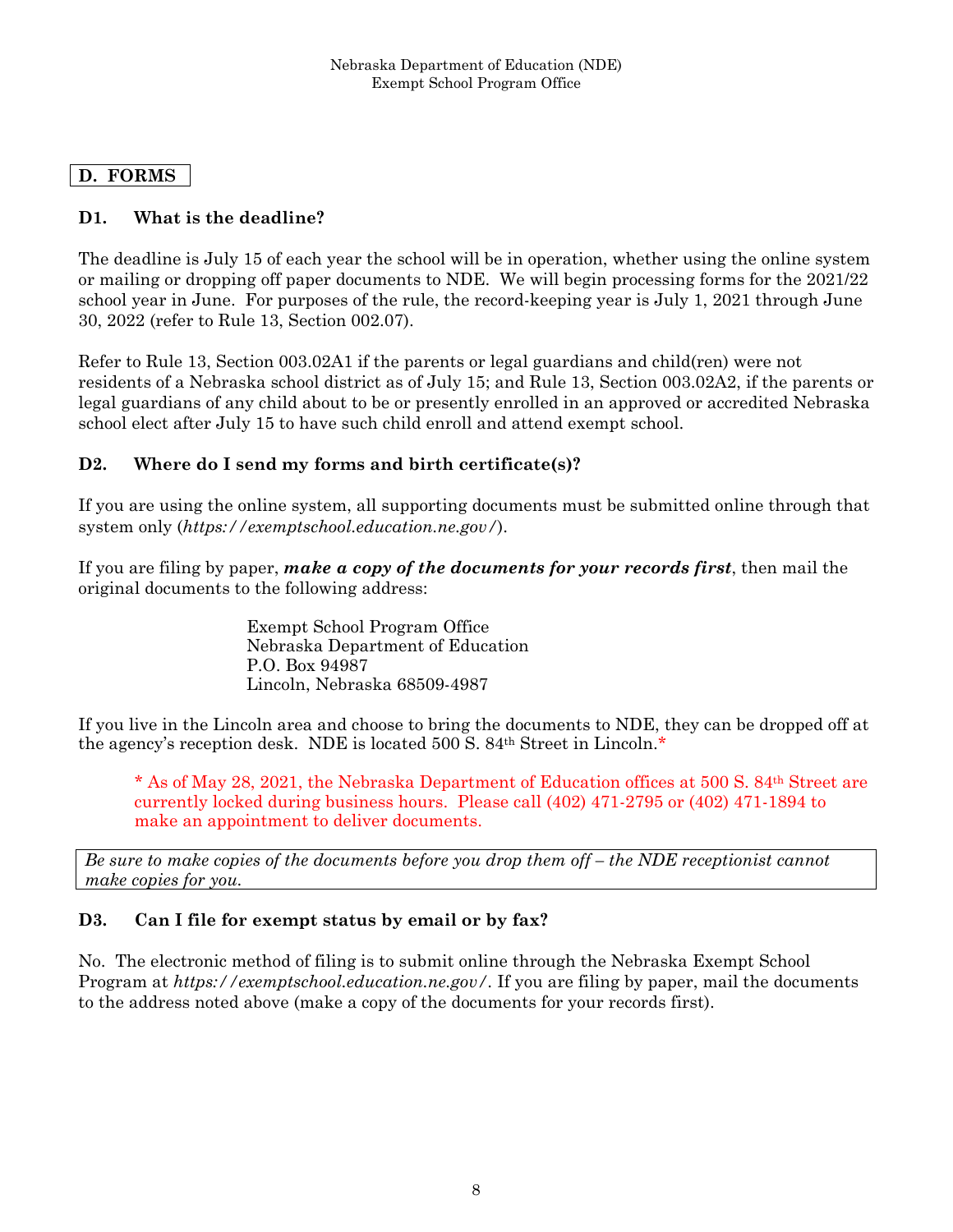### **D4. What will I receive after I file for exempt status?**

All families receiving exempt status will receive a letter signed by the Commissioner of Education "acknowledging" their choice to receive exempt status (exempt schools are acknowledged only, they are not approved or disapproved). An Acknowledgement Letter is issued only if the online or paper submission is complete.

- Online submission The Parent Representative will receive an automated email confirmation once the information is submitted. *This confirms that you submitted only and is not proof that the filing is complete.* If the submission is incomplete, that individual will be notified by email and given the opportunity to provide the missing information within an allotted timeframe. When the submission is complete, the Acknowledgement Letter is emailed to the Parent Representative.
- Paper submission No confirmation of receipt is provided. If the filing is incomplete, the Parent Representative will be notified by email (if an email address is provided) or by regular mail and given the opportunity to provide the missing information within an allotted timeframe. When the submission is complete, the Acknowledgement Letter is sent by regular mail to the Parent Representative.

### **D5. How soon do I receive the Acknowledgement Letter after I file?**

Allow up to 6 weeks from either 1) the time you submit online or 2) when we receive your paperwork for processing. Incomplete filings will delay the response time.

### **D6. How often am I required to file for exempt status?**

Annually, by July 15 of each year the school will be in operation (refer to Rule 13, Section 003.02A).

### **D7. Do I notify my school district that I'm home schooling?**

You can notify the school if you wish; however, NDE will provide the official notification to your resident public school district. The resident school district will have access to a report showing all families in their district who have filed with NDE regardless of status.

If this is mid-year filing (i.e. after most approved/accredited schools begin their fall semester), see Question D29.

If you participate in the Enrollment Option Program (opted to enroll in a school district that you do not reside in), show the option district the acknowledgement letter; NDE notifies only the district of residence. *The option should be cancelled by the parent.*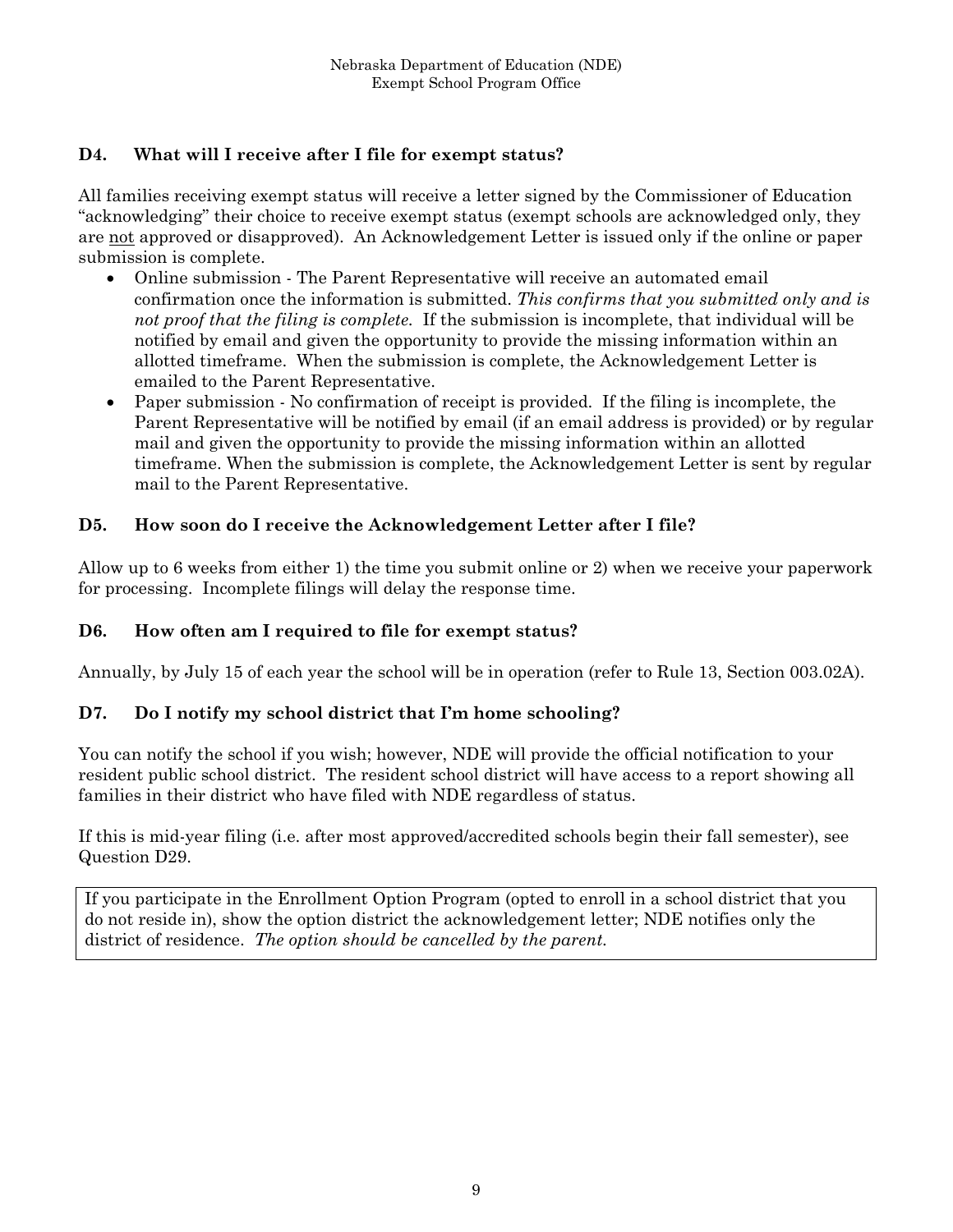#### **D8. What happens if I choose to home school and do not file for exempt status under Rule 13?**

Failure to comply with the filing requirements means no exemption from mandatory attendance laws has been effectuated and could subject the parents or legal guardians to prosecution under statutes relating to mandatory attendance; in other words, the student is considered truant (see Sections 79-201 through 79-210 R.R.S. and Rule 13, Section 006).

#### **D9. Who completes the Statement of Election and Assurances (Form A)?**

Each parent or legal guardian must complete and sign a separate Form A - Statement of Election and Assurances (refer to Rule 13, Section 003.01). Do **not** use "fill & sign" applications such as Adobe to replace the actual signature.

If the filer is a single parent, that parent must complete Form A and provide sole custody verification. A parent claiming to be a single parent is representing that he or she alone is responsible for making the decisions concerning the educational placement of the child(ren). Sole custody verification includes (but is not limited to): an order of a court of law having proper jurisdiction providing that the filing parent has sole custody of the child(ren)<sup>\*</sup>, a birth certificate that lists only the filing parent as the parent, or a death certificate if one of the parents is deceased.

 If the birth mother was never married to the birth father, and there is no standing court order addressing legal custody, the mother can provide a signed and dated statement to that effect.

If the filer is the legal guardian(s), a copy of the documentation lawfully appointing the filer(s) as guardian(s)<sup>\*</sup> must be submitted with the completed Form  $A(s)$ .

\* Legal documentation provided (court order) must include **all** pages of the order that pertain to the custody of the student, including the cover page, judge's signature page, and any related attachments.

If a parent is on military assignment and cannot be contacted and supplied with the Form A, and the other parent has power of attorney for such matters, then that parent would complete and sign both Form A's (one for herself/himself and one on behalf of their spouse) and attach a copy of the power of attorney document.

#### **D10. What happens if the parents have joint legal custody, but the child(ren) lives with the filing parent?**

Nebraska law and Rule 13 require the signature of the parent*s* (plural), unless one parent has sole legal custody or sole educational decision-making authority. If the court order specifies joint legal custody, both parents must complete a Form A, unless the court order specifies that the custodial parent has sole educational decision-making authority. In that case, a copy of that court order must be provided.\*

\* Legal documentation provided (court order) must include **all** pages of the order that pertain to the custody of the student, including the cover page, judge's signature page, and any related attachments.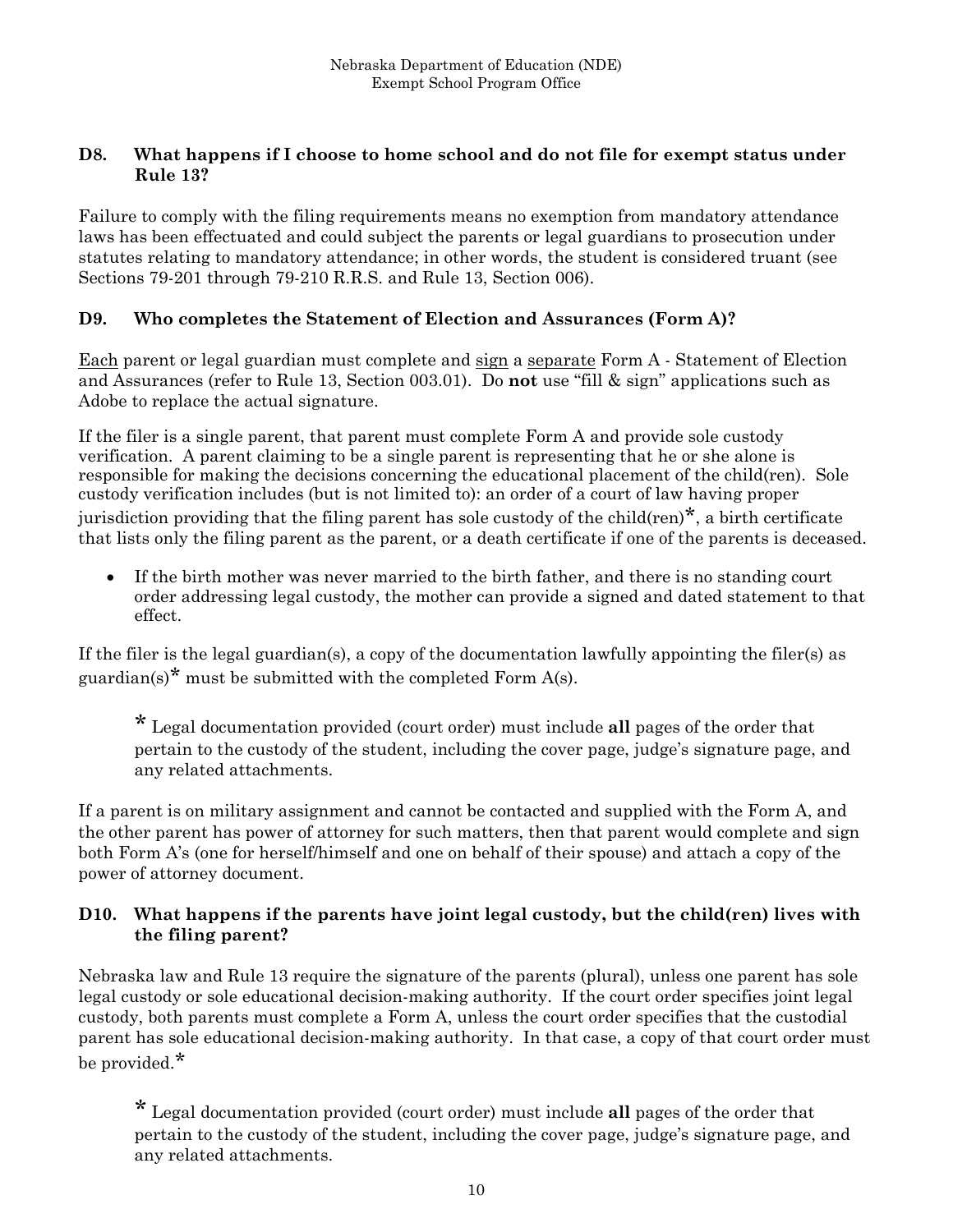## **D11. What do I list for the "Name of the Exempt School?"**

This is the name you choose to call your exempt school. It is unique to your individual exempt school. This is **not** the name of your local school district. For example, some families use their last name and add the words "Home School" (e.g. Smith Home School).

### **D12. Who is (or who should I put down as) the Parent Representative?**

The parent representative is the school agent or principal and is the person responsible for filing the exempt school paperwork. Only <u>one</u> parent representative per exempt school can be designated. Typically, this is either the mother or father of the child(ren). The parent representative must complete the Authorized Parent Representative Form - Form B and assume the responsibilities it entails (refer to Rule 13, Section 003.02 and Form B).

### **D13. Do I file separately for each child I want to home school?**

Not if all the children are from the same family. You can include all your children on the same submission.

For Multi-Family schools (includes students from two or more families), the Parent Representative collects the Form A documents from each of the parents of the students attending the school and submits along with the rest of the information (Form B, Information Summary, Birth Certificate, and if applicable, court documents).

### **D14. What is an instructional monitor?**

This is the individual(s) designated to do the teaching at the exempt school (refer to Rule 13, Section 004.02). Report this information for all of the instructional monitors used by the exempt school, including the parent(s) or legal guardian(s) if they are designated as an instructional monitor.

If an online school is used, provide the instructional monitor information for the individual(s) in the home or at the exempt school site who is overseeing or monitoring the instruction. Do **not** list the name of an online school or the name of the online school instructor(s).

Do not list information about the student in this section; a student cannot monitor his/her own instruction.

- Online submission Report the instructional monitor information in Steps 3B and 3D; refer to the "Nebraska Exempt School Program/Instructions for a Rule 13 Exemption Via Online Submission" document.
- Paper submission Report the instructional monitor information in Section 3 and Section 4B of the "Information Summary for Parent Representative."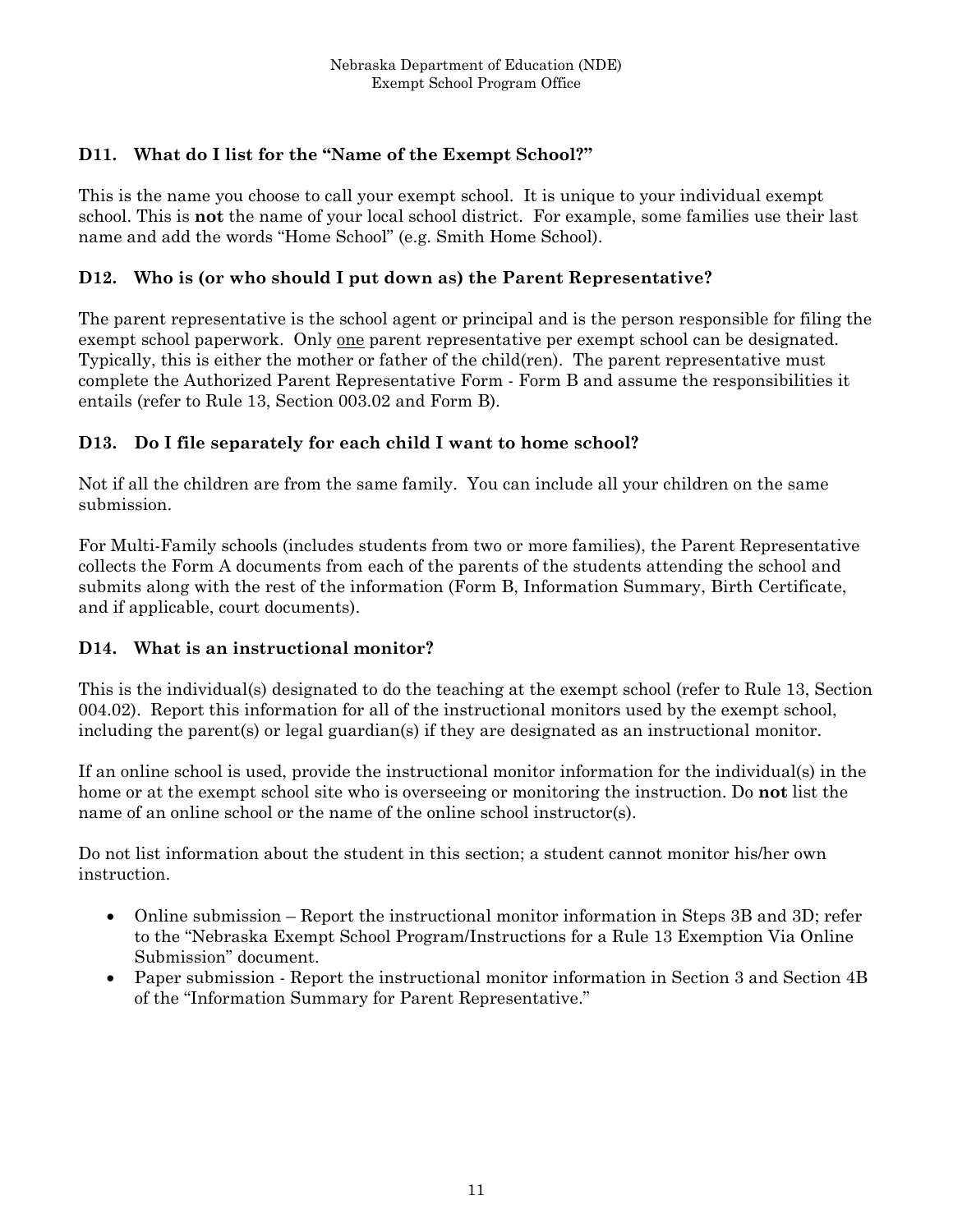#### **D15. What requirements or qualifications must the instructional monitor(s) have to teach my child?**

There are no formal educational qualifications. The parents or legal guardians must satisfy themselves that the individual(s) monitoring instruction are qualified to monitor instruction in the basic skills in the areas of language arts, math, science, social studies and health, and that such individuals have demonstrated an alternative competency to monitor instruction or supervise children. The evidence is provided to NDE by the parent representative when filing for exempt status and supplying the required information concerning instructional monitors (refer to Rule 13, Section 004.02). By signing the Form A ("Statement of Election and Assurances"), the parent or legal guardian is verifying they are satisfied that the individual monitoring is qualified to monitor instruction in the basic skills (refer to Rule 13, Form A).

### **D16. Can I teach children other than my own?**

Yes, as long as the parents designate you the instructional monitor on their filing (refer to Rule 13, Section 004.02 and Question D15).

#### **D17. What is the "dates of operation" (calendar) information?**

This is the period of operation for the 2021/22 school year. The minimum hours of instruction are 1032 for elementary grades (K-8) and 1080 hours for secondary grades (9-12). The total instructional hours for the 2021/22 school year must occur during the reporting period of July 1, 2021 through June 30, 2022. These are the same hourly requirements required by law for approved and accredited schools.

- Online submission Report the dates of operation in Step 3A; refer to the "Nebraska Exempt" School Program/Instructions for a Rule 13 Exemption Via Online Submission" document.
- Paper submission Report the dates of operation in Section 2 of the "Information Summary" for Parent Representative." Use the reverse side of the page to further explain any unique school calendar information, such as partial year enrollment or dual enrollment.

#### **D18. What are the requirements for attendance?**

Minimum instruction is 1032 hours for elementary students and 1080 hours for secondary students, per school year (refer to Rule 13, Section 004.01).

If this is a mid-year filing, the hours of instruction may be prorated based upon the remaining balance of the school year and should reflect the actual instructional hours for the months your child will be home schooled. See Questions D26 & D27 for further information.

If you file for a child who is 5 now, but will turn 6 prior to January 1, 2022, instead of filing the affidavit with your resident school district (see Questions B1 - B4), the 1032 hour requirement applies even if the grade equivalent is kindergarten.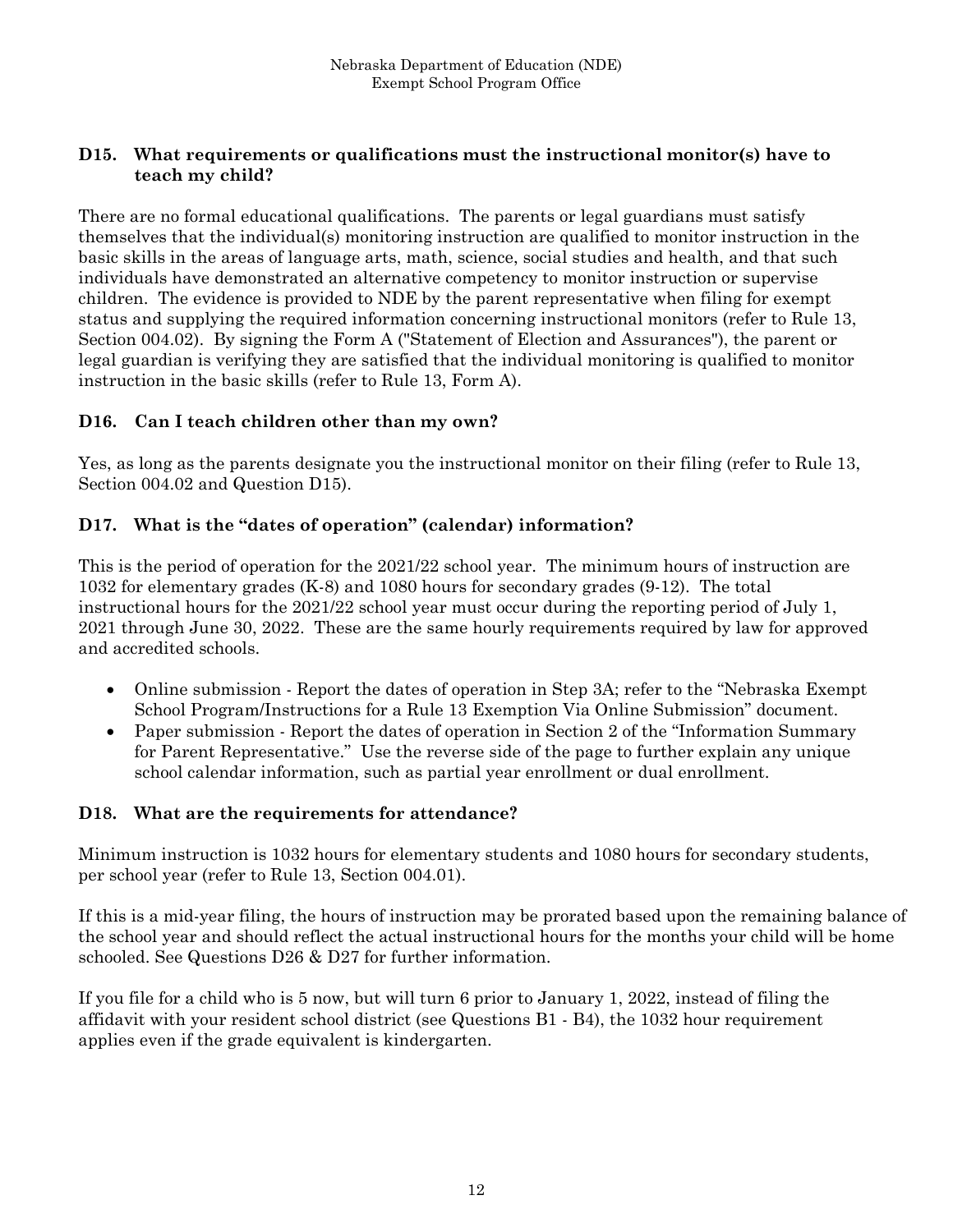### **D19. What is dual enrollment?**

This is a student who is attending more than one school at the same time. This would include a student attending the exempt school part-time while simultaneously attending a Nebraska public K-12 school or a Nebraska private approved or accredited K-12 school.

The student would **not** be considered dual enrolled if:

- The student is taking courses through a post-secondary school (e.g., community college), those courses are considered part of the exempt school's program of instruction/curriculum.
- The program of instruction/curriculum is received through an online school,

If filing by paper, when reporting the dates of operation and curriculum information on the Information Summary for Parent Representative, use the reverse side of the pages to further explain the situation (i.e. - list any classes the child is taking at an approved or accredited school, as well as the exempt school courses). The total instructional hours (combining the public or private school hours and exempt school hours) must meet the minimum of 1,080 hours in secondary grades and 1,032 hours in elementary grades. *See Question F6 for further information.* 

If you participate in the Enrollment Option Program (opted to enroll in a school district that you do not reside in), dual enrollment does **not** apply in this scenario as full-time enrollment at the option district is required. If the student will be homeschooled, rather than attend the option district, the option should be cancelled by the parent.

### **D20. What is a partial school year or mid-school year enrollment?**

This is when the exempt school is in operation in Nebraska for only part of the 2021/22 school year. This could include the following scenarios: the family moves to Nebraska well after the beginning of the school year (July 1) and when the local approved/accredited schools are already in session, or when the parents choose to home school the child part way through the school year after the child had enrolled and attended an approved or accredited school for part of the school year.

*See Questions D26-D29 for further information.* 

### **D21. What must be taught?**

Your program of instruction must lead to (but is not limited to) the basic skills in language arts, mathematics, science, social studies and health (refer to Rule 13, Section 004.03). The program of instruction is provided through either 1) an outline, or 2) a listing of textbooks (including title and publisher), or, 3) listing by subject the name of the curriculum series or online program to be used, whichever applies.

- Online submission Report the program of instruction (curriculum information) in Step 3C; refer to the "Nebraska Exempt School Program/Instructions for a Rule 13 Exemption Via Online Submission" document.
- Paper submission Report the program of instruction (curriculum information) in Section 4A of the "Information Summary for Parent Representative."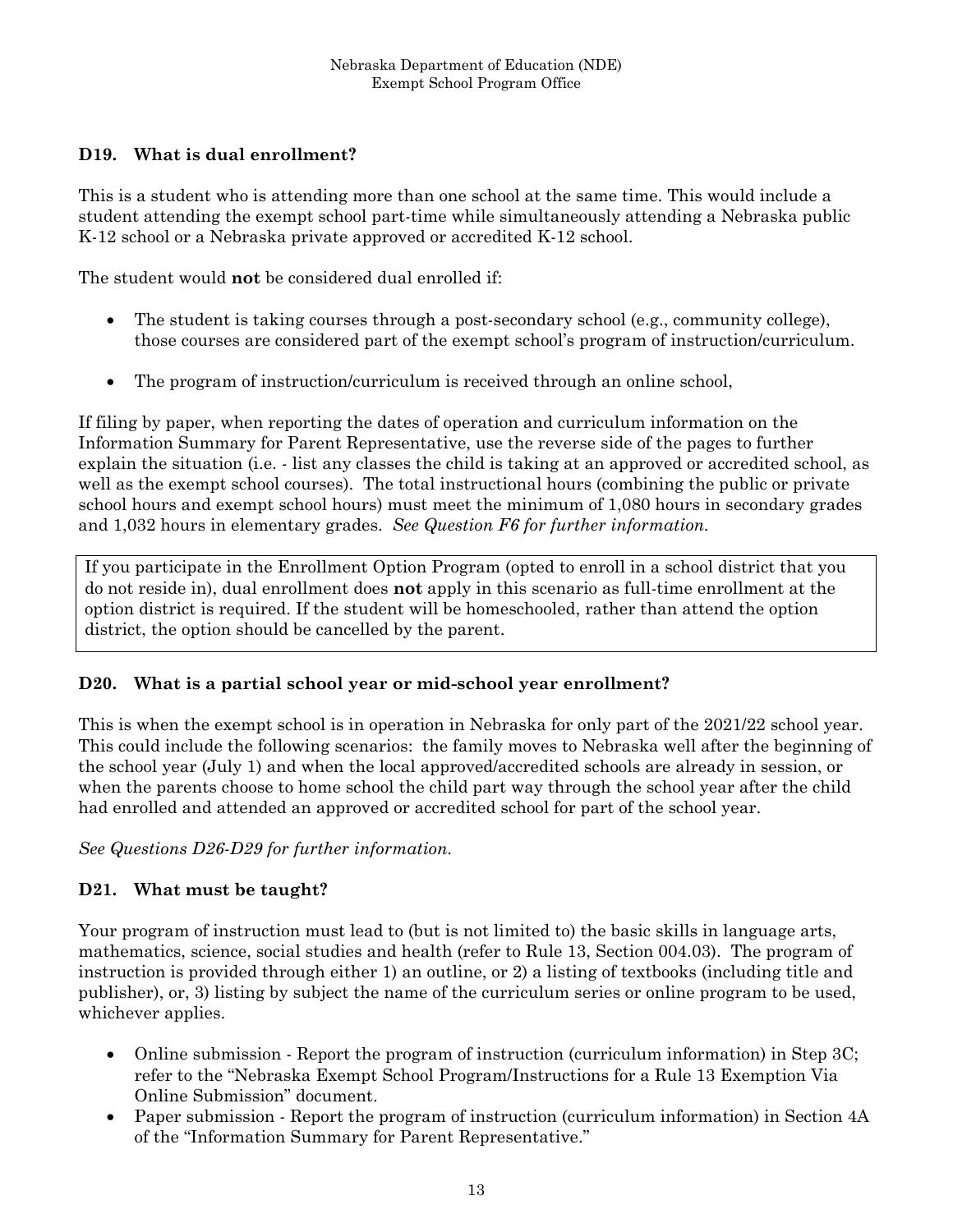### **D22. What kind of records do I need to keep?**

While recordkeeping and retention are not addressed in Rule 13, it is advisable that you keep records including, but not limited to, attendance data and a transcript of classes taken with grades received for each child. Homeschool organizations (see link in Question C4) may have advice regarding transcript development.

NDE does not collect grades or require progress reports; the exempt school parent representative is responsible for their own recordkeeping.

### **D23. Do I need to provide a copy of the immunization records to NDE?**

No. If the Statement of Election is due to the requirements for approval and accreditation required by law and the rules and regulations interfering with the parent's or legal guardian's decisions in directing their child(ren)'s education; the exempt school will need to keep immunization records on file.

For immunization information, refer to Section 79-217 R.R.S., Section 001.05 of Rule 13, or contact the Department of Health & Human Services (HHS)/Immunization Program Section at 402/471- 6423 or visit the HHS website at *http://dhhs.ne.gov/Pages/School-Immunization.aspx.*

#### **D24. How do I find out in which school district I reside?**

Contact the County Assessor's office in your county of residence. That office can tell you in which school district you reside. It is important that you list the correct resident school district to ensure that we notify the correct school district of your exempt status (refer to Rule 13, Section 005).

List the district of residence only. If you participate in the Enrollment Option Program (opted to enroll in a school district that you do not reside in), show the option district the acknowledgement letter; NDE notifies only the district of residence. *Note: The option should be cancelled by the parent.* 

#### **D25. I want to add a child to the exempt school roster, but have already filed and received the Acknowledgement Letter; what do I need to submit?**

Prior to/or promptly upon the student's enrollment, submit by mail or by Email to beth.bolte@nebraska.gov, a Form A from each parent or legal guardian (if one parent has sole legal custody, provide verification), the documentation specified in Section 004 of Rule 13 (Information Summary), and the student's birth certificate, if it has not been submitted previously (Rule 13, Section 003.02B). This process applies to both online and paper filers.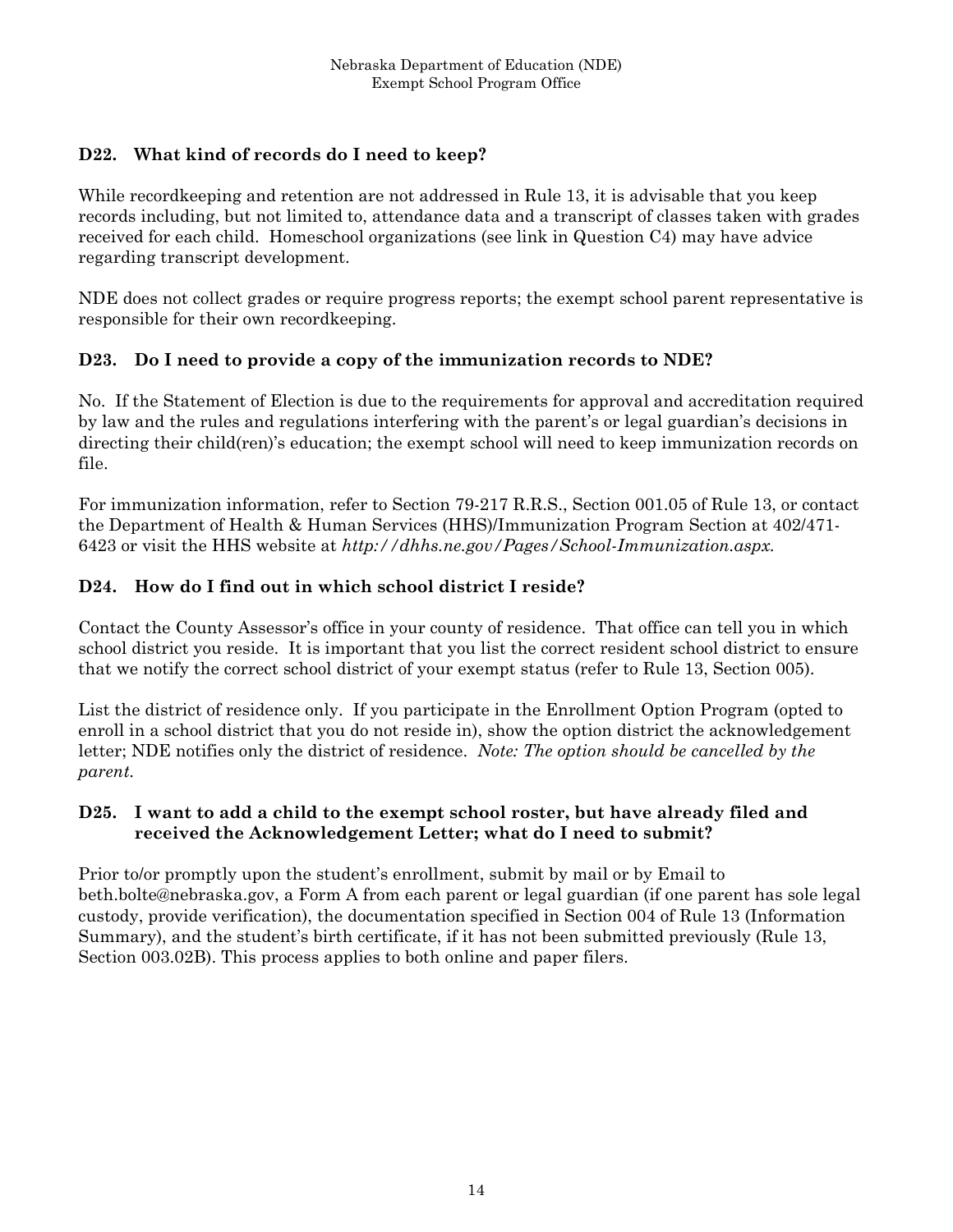#### **D26. I want to withdraw my child from a Nebraska approved or accredited school to home school in the middle of the school year. Can a mid-school year filing be done?**

Yes. As per Section 003.02A2 of Rule 13, the Parent Representative shall **promptly** file the necessary documents.

The hours of instruction may be prorated based upon the remaining balance of the school year and should reflect the actual instructional hours for the months your child will be home schooled. The total (combining the public school hours, or hours completed in another state) must meet the minimum of 1,080 hours in secondary schools and 1,032 hours in elementary schools.

- Online submission Report partial year enrollment explanation in Step 3C; refer to the "Nebraska Exempt School Program/Instructions for a Rule 13 Exemption Via Online Submission" document.
- Paper submission When reporting the instructional calendar information (Section 2 of the Information Summary for Parent Representative), use the reverse side of the page to further explain the situation. List any information pertaining to your dates of operation that would have an impact on your hours throughout the exempt school year.

### **D27. How do I prorate the instructional hours left?**

If this is a partial school year filing, provide a brief explanation; what was or will be the start date for the exempt school; etc. To determine the instructional time to be provided at the exempt school for the remainder of the school year, you will need to figure out an approximate number of instructional hours the child had up to the time you plan to begin homeschooling (if they attended a local public or private school, check with them if you are unsure of the hours).

#### **D28. Do I have to wait until I receive the Acknowledgement Letter before I begin homeschooling?**

No. Upon receipt by the Commissioner via the Exempt School Office of a properly completed Form A signed by all parents or legal guardians, a properly completed Form B signed by the authorized parent representative, and the information required in Section 004 (or submission of same information online), the election to operate an exempt school is effective (refer to Rule 13, Section 005).

*However, if upon review by NDE of the filed materials it is discovered your filing is incomplete or improper, you will be notified and have a stated time by which it must be completed or corrected to be effective.* 

### **D29. For a mid-school year filing, when can I withdraw my child?**

It is highly advisable to withdraw after NDE has received your Rule 13 submission. The parent(s) or legal guardian(s) should communicate with local school officials prior to withdrawing any child. The resident school district will have access to a report showing all families in their district who have filed with NDE regardless of status.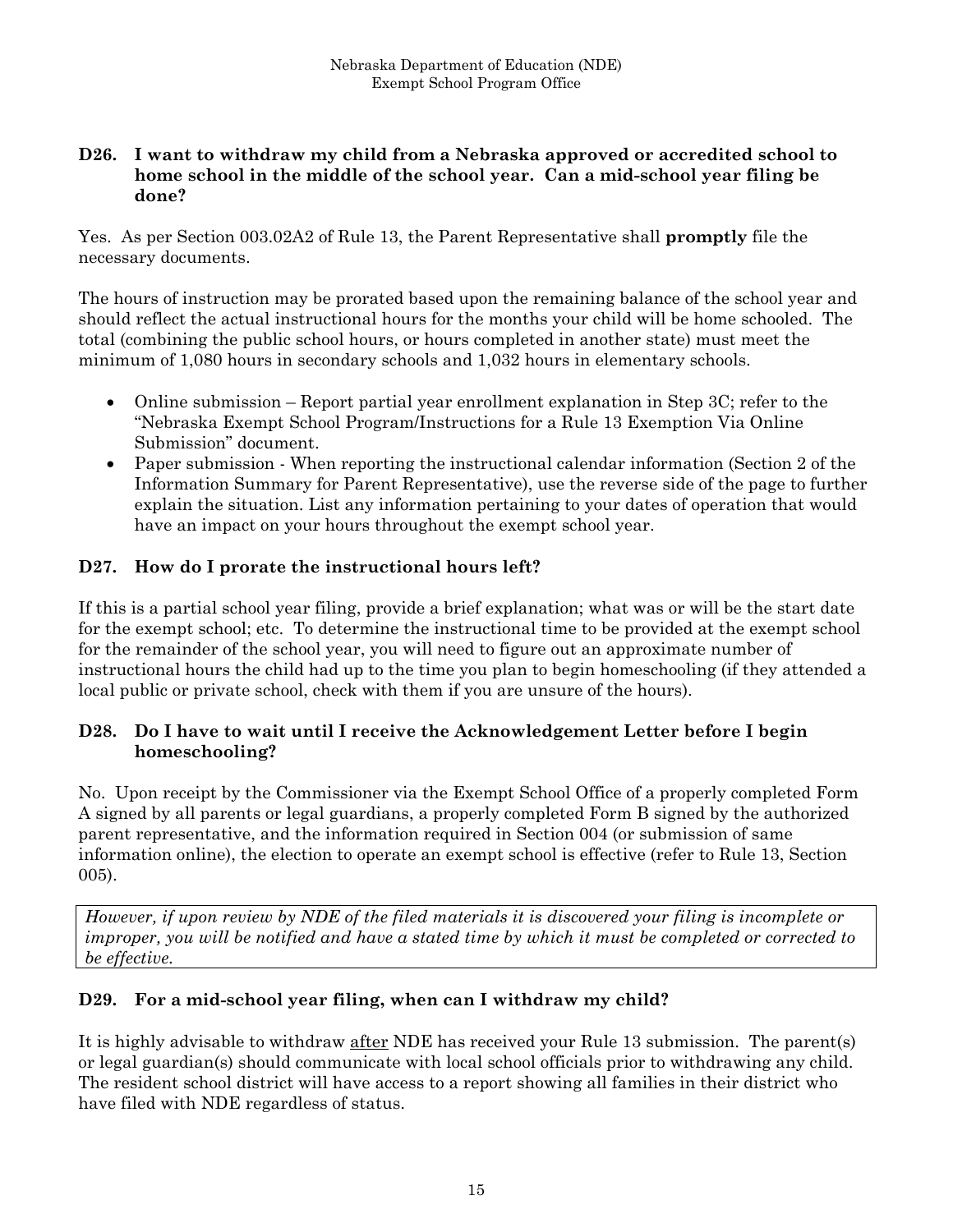### **D30. I am allowing my child to discontinue attending the exempt school once he/she turns age 16. Do I need to notify NDE?**

Yes. A person who has legal or actual charge or control of a child who is at least 16 but less than 18 may withdraw such a child before graduation and be exempt from the mandatory attendance requirements by filing the "Withdrawal of a Child(ren) From the Exempt School" form (Form C) and file it with the Commissioner of Education promptly upon withdrawal (refer to Rule 13, Form C and Section 010.01, Section 79-202(6) R.R.S.). Contact the Exempt School Program Office to request copies of the Form C.

#### **D31. My child is not yet age 18, but has completed the program of instruction offered by the exempt school (or has graduated). Do I need to notify NDE?**

Yes. If a child is below the age of 18 and has completed the program of instruction offered by the exempt school, the parents or legal guardians shall each sign a "Report of Completion of Program of Instruction" (Form D) and file it with the Commissioner of Education promptly upon completion (refer to Rule 13, Form D and Section 010.02). Contact the Exempt School Program Office to request copies of the Form D.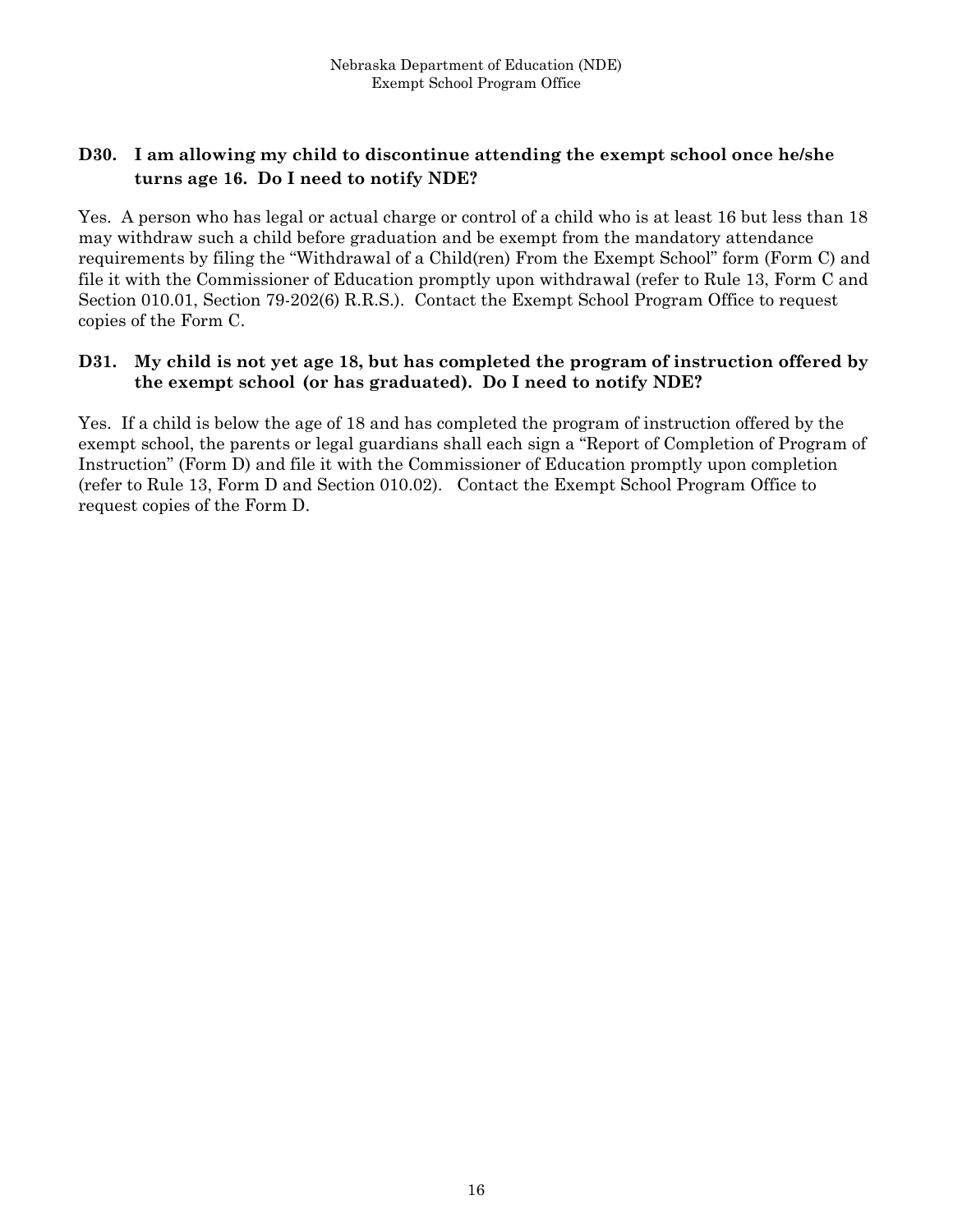## **E. BIRTH CERTIFICATE**

### **E1. Do I need to provide my child's birth certificate?**

Yes. Section 43-2007 of the Revised Statutes of Nebraska (part of the Missing Children Identification Act) requires that "Upon enrollment of a student who is receiving his or her education in an exempt school subject to 79-1601 to 79-1607, the parent or guardian of such student shall provide to the Commissioner of Education either (a) a certified copy of the student's birth certificate, or (b) other reliable proof of the student's identity and age accompanied by an affidavit (notarized statement) explaining the inability to produce a copy of the birth certificate."

Section 43-2007 R.R.S. also provides that failure to comply could cause the matter to be reported to the local law enforcement agency for investigation (refer to Rule 13, Section 009 and Section 43- 2007 R.R.S.).

#### **E2. What does "certified" copy mean?**

Nebraska Health & Human Services' (HHS) Regulations state that a "Certified copy shall mean a certificate certified by the Department (HHS) as provided by law." For further information, visit the HHS/Vital Records website at *http://dhhs.ne.gov/Pages/vital-records.aspx* or call 402/471-2871. "Certified" birth certificates typically have a stamped or raised seal and issued by a State's Vital Records Office.

- A Notary Public cannot certify a photocopy of a birth certificate.
- Hospital-issued birth documents are not birth certificates and do not comply with the definition of "certified" birth certificate.

### **E3. How do I obtain a "certified" birth certificate for my child?**

For births occurring in Nebraska only, contact HHS (Vital Records) at 402/471-2871 or visit their website at *http://dhhs.ne.gov/Pages/vital-records.aspx.*

Links to other states' information can be found on the National Center for Health Statistics/Centers for Disease Control and Prevention "Where to Write for Vital Records" website at *https://www.cdc.gov/nchs/w2w/index.htm*.

### **E4. Will I receive the certified (original) birth certificate back?**

Yes. If filing by paper and you provide the certified birth certificate, it is returned to you once we have verified the document and have scanned a copy for your record.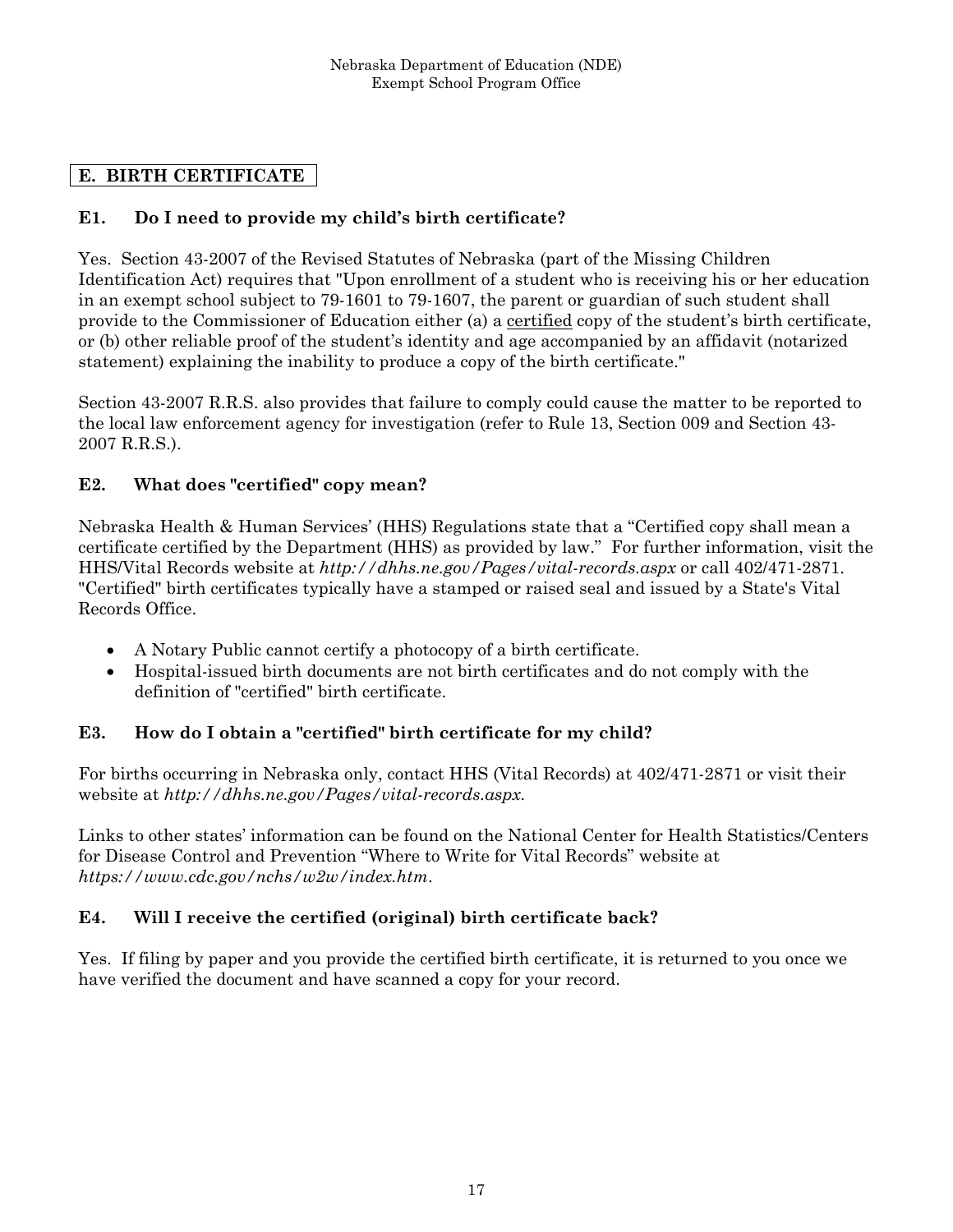### **E5. Is a copy of the certified birth certificate acceptable?**

If you submit online, the birth certificate must be scanned in color for legibility and so that the stamped or raised seal shows up. If the stamped or raised seal is on the back of the certificate, scan that page as well. Please review the scanned/uploaded document to ensure it is of good quality and easy to read.

If you file by paper, you can provide a photocopy, if it is in color and the stamped or raised seal is visible. If the stamped or raised seal is on the back of the certificate, provide a copy of that page as well.

*Note - The document being scanned or photocopied must have a stamped or raised seal by the issuing entity (i.e. Vital Records). We will request to view the original document if it does not appear to contain a stamped or raised seal or appears to be altered in any manner.* 

#### **E6. Do I provide the birth certificate each school year?**

The birth certificate is to be provided the first year upon enrollment in the exempt school. There is no need to re-submit the birth certificate annually with the completed exempt school forms. [The exception would be if the parents filed for exempt status in the past but have not filed during the past five school years - in this case, the birth certificate would no longer be on file with NDE.]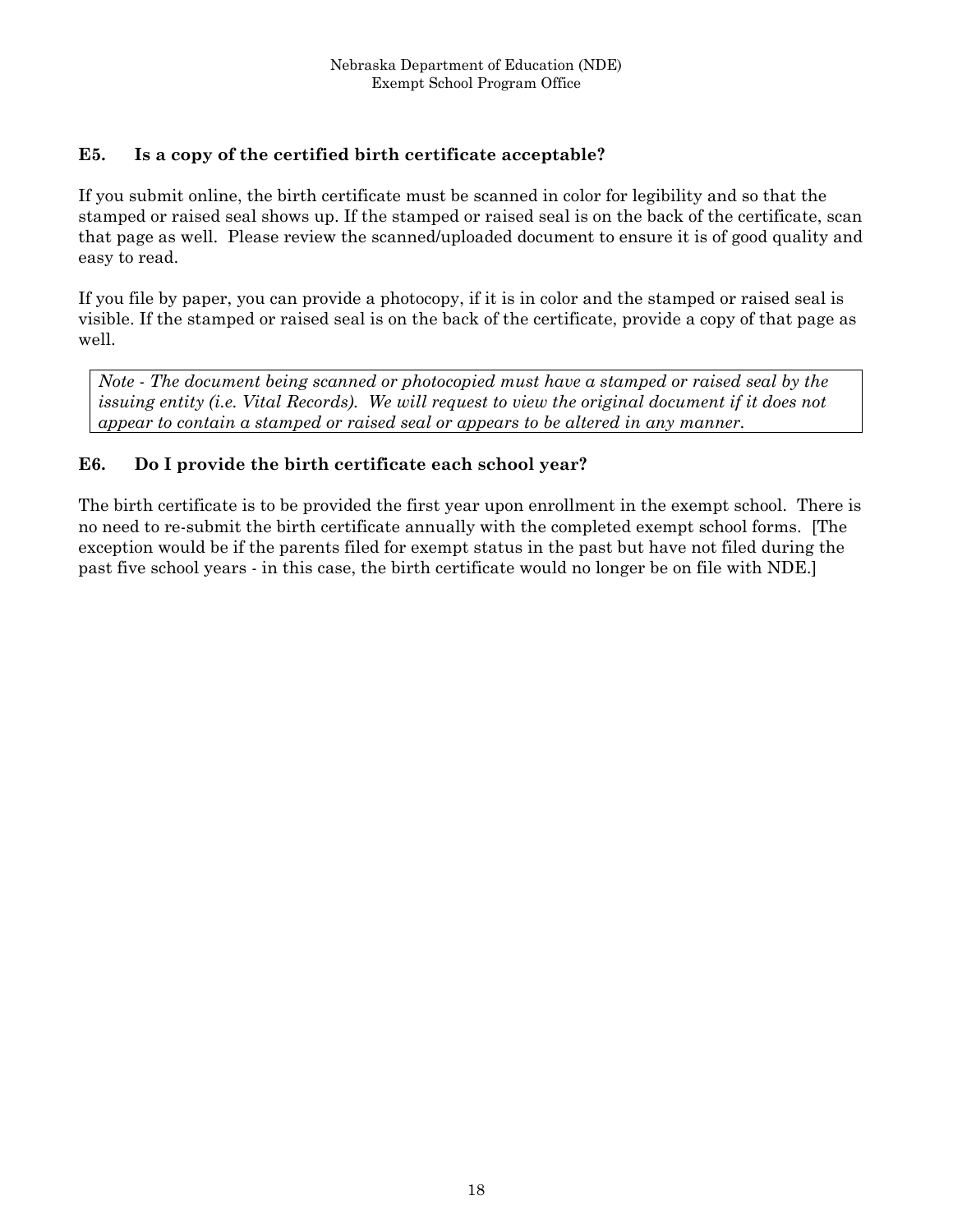### **F. MISCELLANEOUS**

### **F1. Is there a State diploma for exempt school students?**

The State of Nebraska does not issue high school diplomas to exempt school students.

In some cases, the exempt school creates a diploma; NDE does not collect or certify those diplomas. While it is not required under Rule 13, it is recommended you keep a transcript of classes taken with grades received. It is up to the receiving entity on whether or not the diploma presented is acceptable. Homeschool organizations (see link in Question C4) may have advice regarding transcript & diploma development.

If families are educating students of high school age and elect to subsequently enroll them in an approved or accredited private or public school, they will need to refer to the local school board or private school policies on accepting credit for students from non-accredited/non-approved educational programs and graduation requirements.

Often, individuals who have been "home schooled" take the General Educational Development (GED) exam to earn a High School Equivalency credential. If passing scores on the GED Exam are achieved and the individual meets the eligibility criteria, a person can then request a high school diploma issued by the Nebraska Department of Education. For more information on the GED, please contact the Nebraska Department of Education GED Section at 402/471-4807 or visit their website at *https://www.education.ne.gov/ADED/*.

#### **F2. Can I home school one of my children and send the other(s) to an approved or accredited public or private school?**

Yes.

### **F3. Can a foster child or other ward of the state attend an exempt school?**

This item is currently under review and will be updated in the near future.

If you have any questions regarding DHHS regulations, contact your DHHS case manager.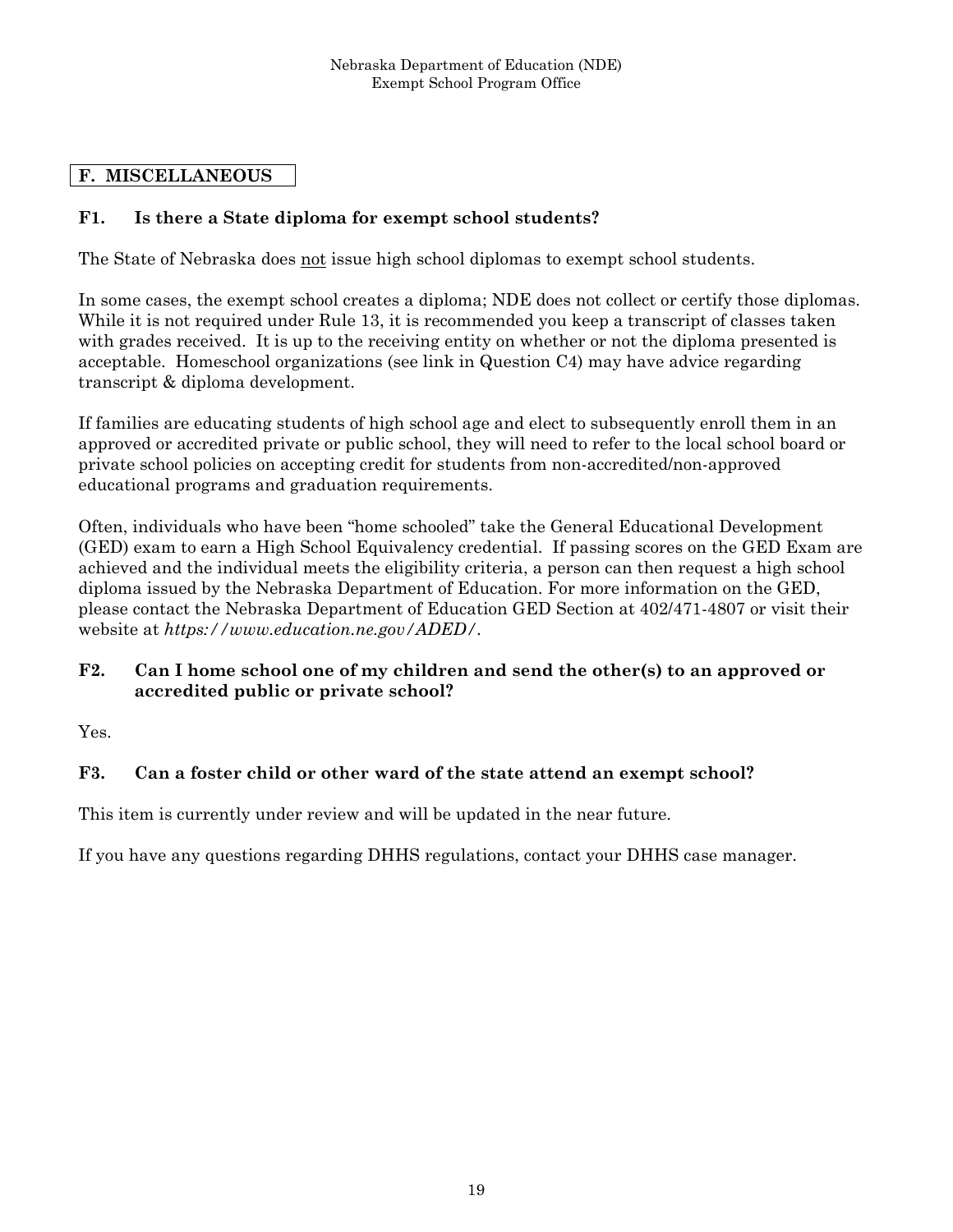### **F4. Do public school districts provide standardized testing for exempt school students?**

Such testing is not required of exempt school students. The state laws concerning statewide assessment of students only apply to "school districts." The state is prohibited by law from using any achievement testing of exempt school students for the purpose of measuring, comparing or evaluating the competency of exempt school students. Consider checking with your resident public school district or with private resources for home schooling to see if they have any testing materials that might be provided to assist with the assessment of home/exempt school students by the home/exempt school.

### **F5. I am going to home school for a while, and then plan on re-entering my child back into an approved or accredited public or private school. How will my child be placed?**

Local school boards develop these policies. You will need to check with the appropriate school district on their grade placement and re-entry policies and procedures. See also Section 79-215 R.R.S. and Section 003 of NDE Rule 19 ("School Enrollment"). Rule 19 can be accessed from NDE's website at *https://www.education.ne.gov/nderule/school-enrollment/.*

### **F6. Can my child take some courses at the local public or private school while also being home schooled?**

Contact the local public or private school regarding their policies and procedures. As provided in Section 79-2,136, R.R.S., each public school district is to allow "part time enrollment" of students that reside in the district but attend an exempt (home) school (refer to Rule 13, Section 001.04). To report the dual enrollment information:

- Online submission Report dual enrollment explanation in Step 3C; refer to the "Nebraska" Exempt School Program/Instructions for a Rule 13 Exemption Via Online Submission" document.
- Paper submission Use the reverse side of the "Information Summary for Parent Representative."

#### **F7. I am home schooling my child who is interested in playing high school sports. Where can I find out if this is possible, and obtain more information?**

The Nebraska School Activities Association (NSAA) establishes bylaws for interscholastic competitive sports program participation for grades 9-12. For further information or clarification of these bylaws, please contact NSAA directly at 402/489-0386 or visit their website at *www.nsaahome.org*.

### **F8. Can an exempt school student participate in local public or private school activities such as music, drama, etc.?**

Some high school competitive activities (in addition to athletics) may be covered by the NSAA bylaws referenced above. Otherwise, check with the school for their board policy on this matter.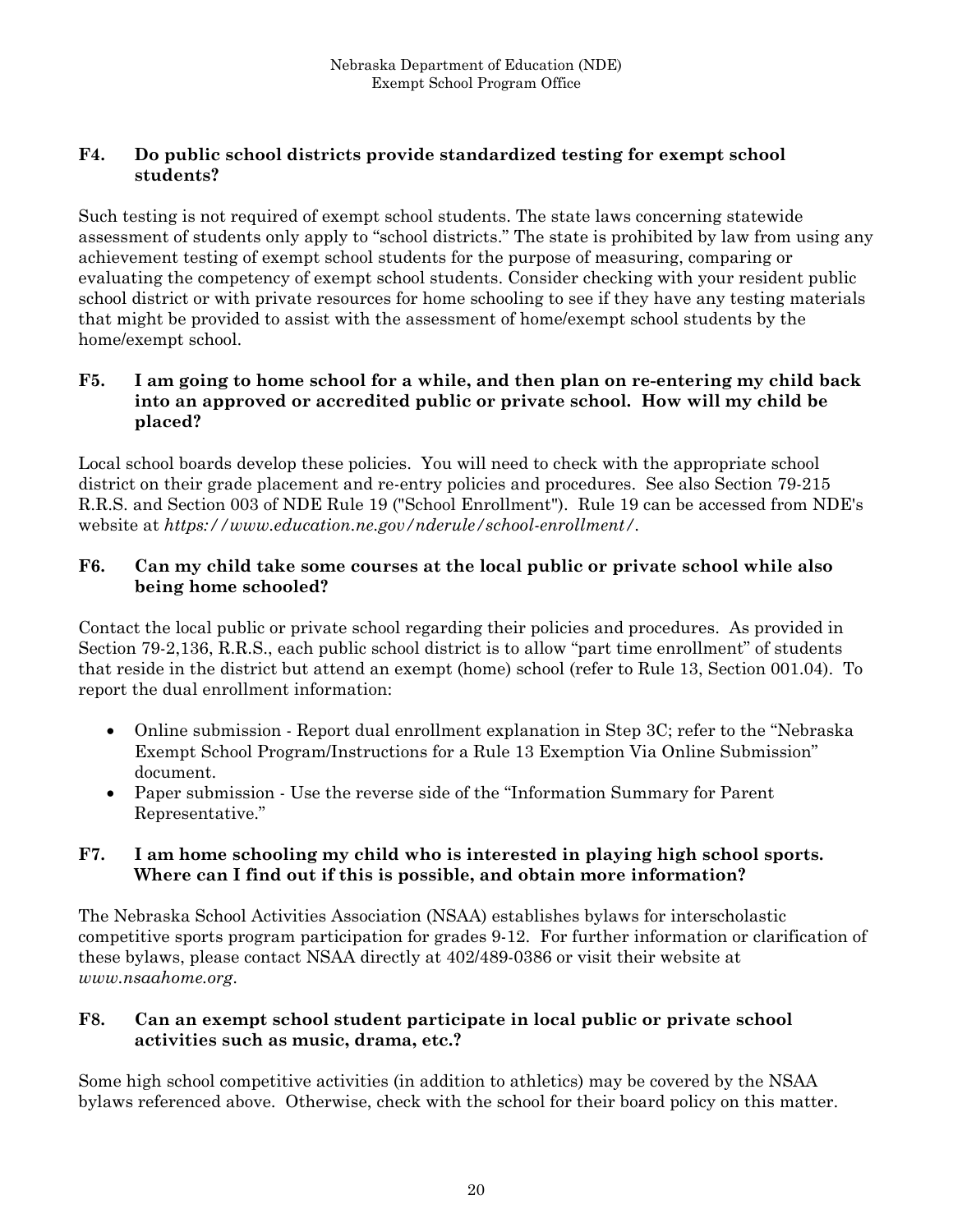#### **F9. I have a child receiving services through an individualized education plan (IEP) and I am considering homeschooling my child. Where can I get more information?**

Contact your resident public school to see what special education services your child may continue to be eligible to receive if you choose to homeschool.

#### **F10. I am home schooling my child who has special needs, where can I receive more information about how to access services for a student with special needs?**

Contact your resident public school about what special education services your child might be eligible to receive and how such services could be provided if you choose to homeschool.